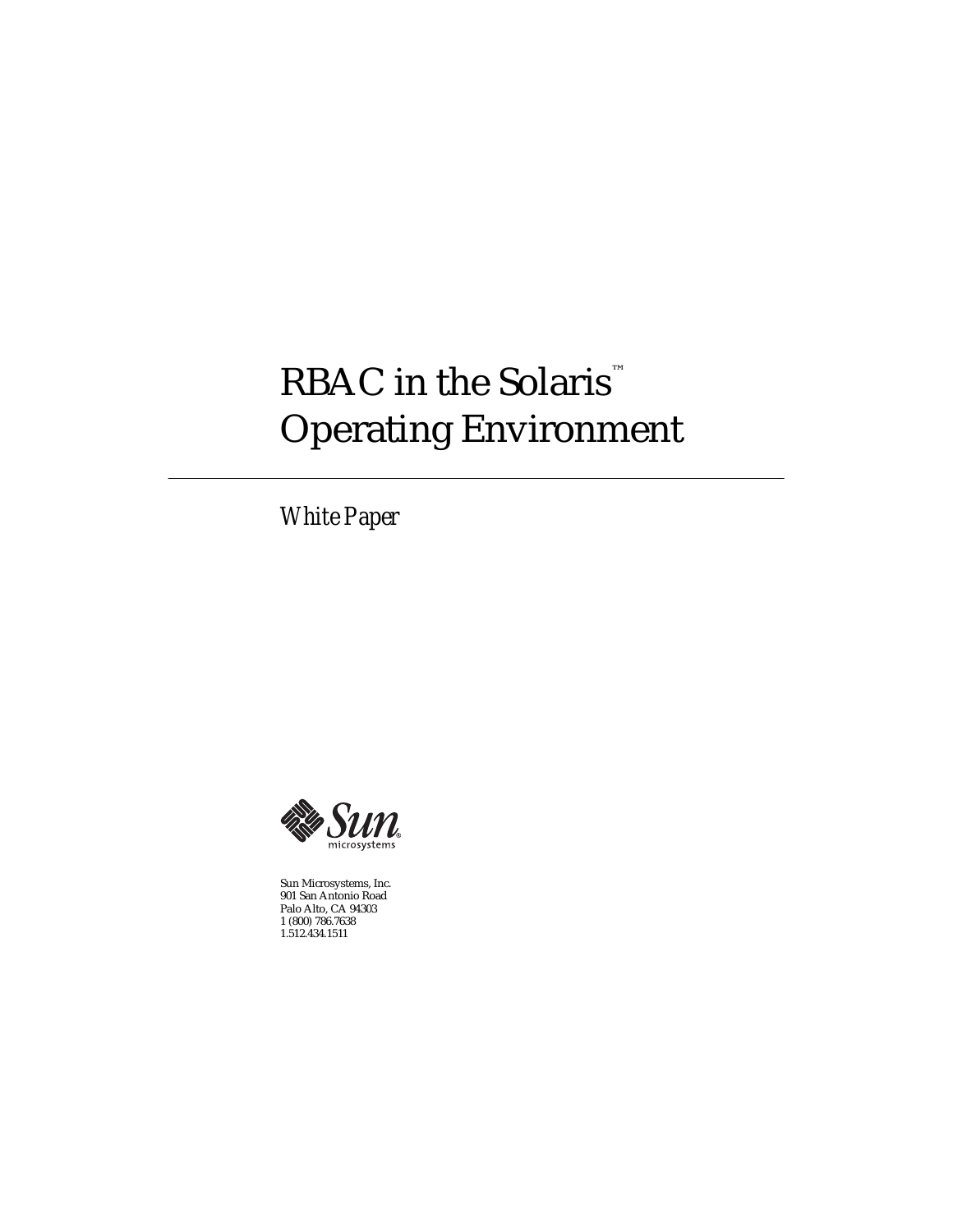Copyright 2000 Sun Microsystems, Inc., 901 San Antonio Road, Palo Alto, California 94303 U.S.A. All rights reserved.

This product or document is protected by copyright and distributed under licenses restricting its use, copying, distribution, and decompilation. No part of this product or document may be reproduced in any form by any means without prior written authorization of Sun and its licensors, if any. Third-party software, including font technology, is copyrighted and licensed from Sun suppliers.

Parts of the product may be derived from Berkeley BSD systems, licensed from the University of California. UNIX is a registered trademark in the U.S. and other countries, exclusively licensed through X/Open Company, Ltd.

Sun, Sun Microsystems, the Sun logo, Java, Solaris, Solaris Management Console, Solstice AdminSuite, and Trusted Solaris are trademarks, registered trademarks, or service marks of Sun Microsystems, Inc. in the U.S. and other countries. All SPARC trademarks are used under license and are trademarks or registered trademarks of SPARC International, Inc. in the U.S. and other countries. Products bearing SPARC trademarks are based upon an architecture developed by Sun Microsystems, Inc.

The OPEN LOOK and Sun™ Graphical User Interface was developed by Sun Microsystems, Inc. for its users and licensees. Sun acknowledges the pioneering efforts of Xerox in researching and developing the concept of visual or graphical user interfaces for the computer industry. Sun holds a non-exclusive license from Xerox to the Xerox Graphical User Interface, which license also covers Sun's licensees who implement OPEN LOOK GUIs and otherwise comply with Sun's written license agreements.

**RESTRICTED RIGHTS**: Use, duplication, or disclosure by the U.S. Government is subject to restrictions of FAR 52.227-14(g)(2)(6/87) and FAR 52.227-19(6/87), or DFAR 252.227-7015(b)(6/95) and DFAR 227.7202-3(a).

DOCUMENTATION IS PROVIDED "AS IS" AND ALL EXPRESS OR IMPLIED CONDITIONS, REPRESENTATIONS AND WARRANTIES, INCLUDING ANY IMPLIED WARRANTY OF MERCHANTABILITY, FITNESS FOR A PARTICULAR PURPOSE OR NON-INFRINGEMENT, ARE DISCLAIMED, EXCEPT TO THE EXTENT THAT SUCH DISCLAIMERS ARE HELD TO BE LEGALLY INVALID.

Copyright 2000 Sun Microsystems, Inc., 901 San Antonio Road, Palo Alto, Californie 94303 Etats-Unis. Tous droits réservés.

Ce produit ou document est protégé par un copyright et distribué avec des licences qui en restreignent l'utilisation, la copie, la distribution, et la décompilation. Aucune partie de ce produit ou document ne peut être reproduite sous aucune forme, par quelque moyen que ce soit, sans l'autorisation préalable et écrite de Sun et de ses bailleurs de licence, s'il y en a. Le logiciel détenu par des tiers, et qui comprend la technologie relative aux polices de caractères, est protégé par un copyright et licencié par des fournisseurs de Sun.

Des parties de ce produit pourront être dérivées des systèmes Berkeley BSD licenciés par l'Université de Californie. UNIX est une marque déposée aux Etats-Unis et dans d'autres pays et licenciée exclusivement par X/Open Company, Ltd.

Sun, Sun Microsystems, le logo Sun, Java, Solaris, Solaris Management Console, Solstice AdminSuite, et Trusted Solaris sont des marques de fabrique ou des marques déposées, ou marques de service, de Sun Microsystems, Inc. aux Etats-Unis et dans d'autres pays. Toutes les marques SPARC sont utilisées sous licence et sont des marques de fabrique ou des marques déposées de SPARC International, Inc. aux Etats-Unis et dans d'autres pays. Les produits portant les marques SPARC sont basés sur une architecture développée par Sun Microsystems, Inc.

L'interface d'utilisation graphique OPEN LOOK et Sun™ a été développée par Sun Microsystems, Inc. pour ses utilisateurs et licenciés. Sun reconnaît les efforts de pionniers de Xerox pour la recherche et le développement du concept des interfaces d'utilisation visuelle ou graphique pour l'industrie de l'informatique. Sun détient une licence non exclusive de Xerox sur l'interface d'utilisation graphique Xerox, cette licence couvrant également les licenciés de Sun qui mettent en place l'interface d'utilisation graphique OPEN LOOK et qui en outre se conforment aux licences écrites de Sun.

CETTE PUBLICATION EST FOURNIE "EN L'ETAT" ET AUCUNE GARANTIE, EXPRESSE OU IMPLICITE, N'EST ACCORDEE, Y COMPRIS DES GARANTIES CONCERNANT LA VALEUR MARCHANDE, L'APTITUDE DE LA PUBLICATION A REPONDRE A UNE UTILISATION PARTICULIERE, OU LE FAIT QU'ELLE NE SOIT PAS CONTREFAISANTE DE PRODUIT DE TIERS. CE DENI DE GARANTIE NE S'APPLIQUERAIT PAS, DANS LA MESURE OU IL SERAIT TENU JURIDIQUEMENT NUL ET NON AVENU.



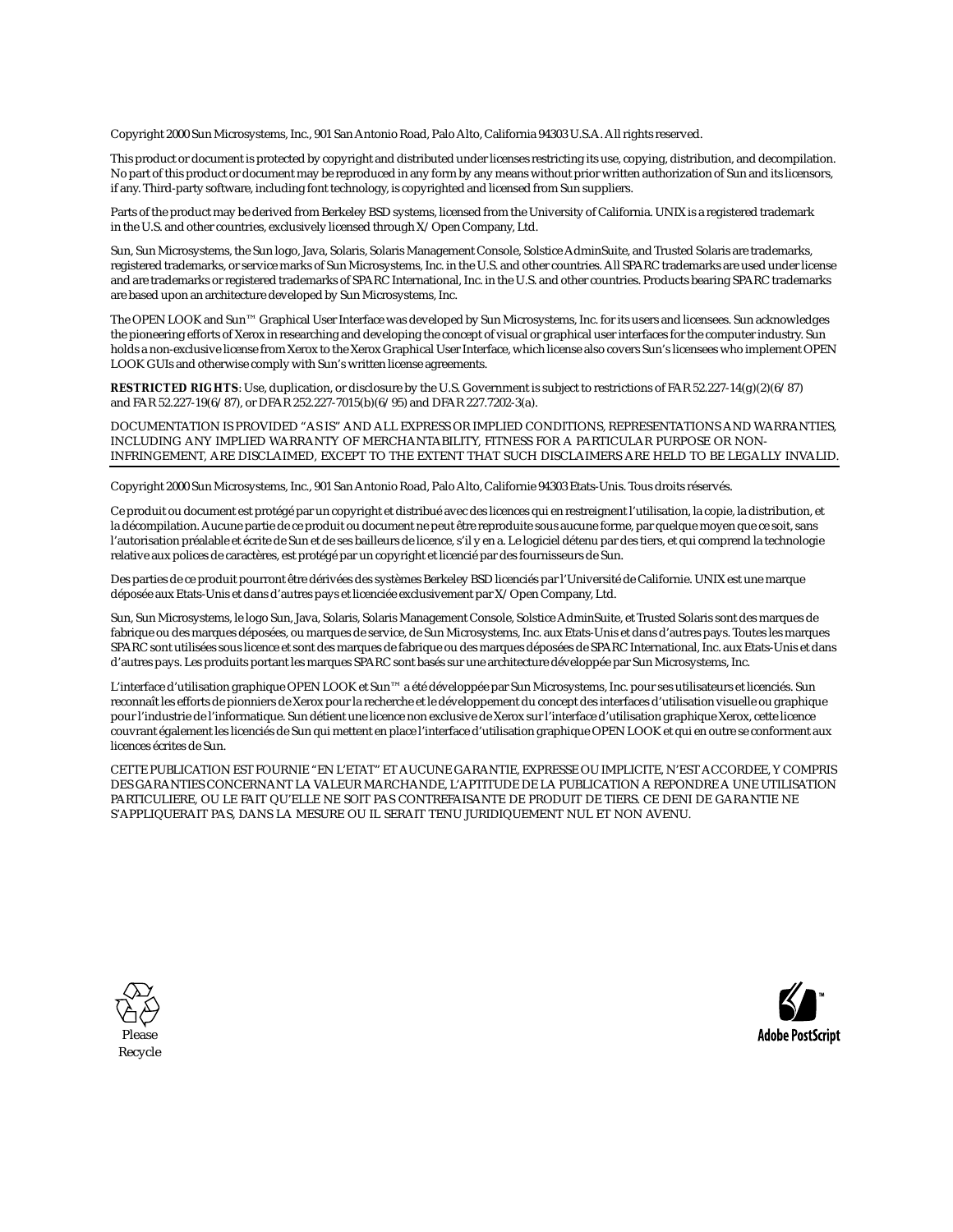# **Contents**

| Assuming a Role Through the Solaris Management Console 18 |  |
|-----------------------------------------------------------|--|
|                                                           |  |
| How Authorizations Restrict Solaris Management Console 22 |  |
|                                                           |  |
|                                                           |  |
|                                                           |  |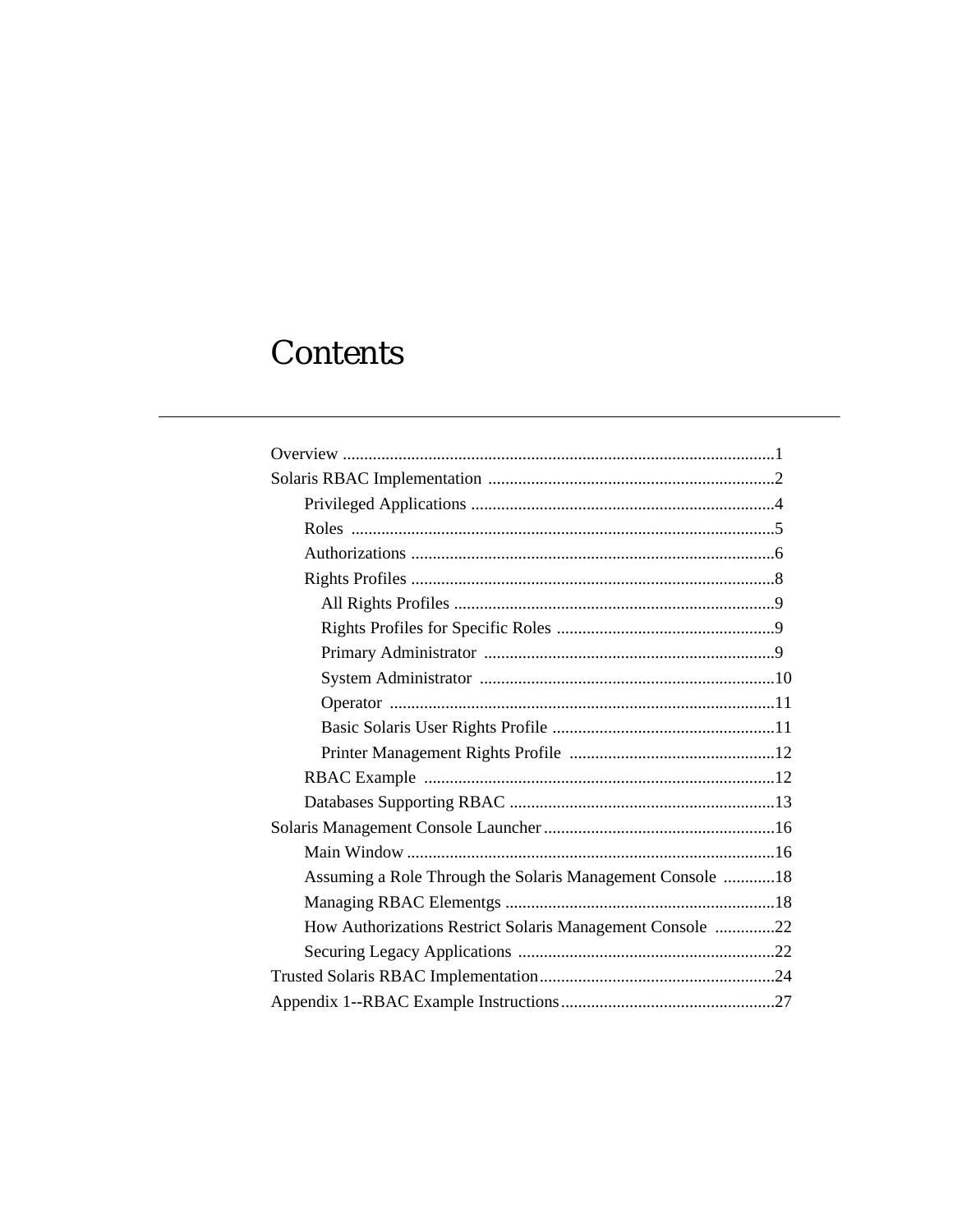| Appendix 2--Comparison of the RBAC Implementation with Sudo 33 |  |
|----------------------------------------------------------------|--|
|                                                                |  |
|                                                                |  |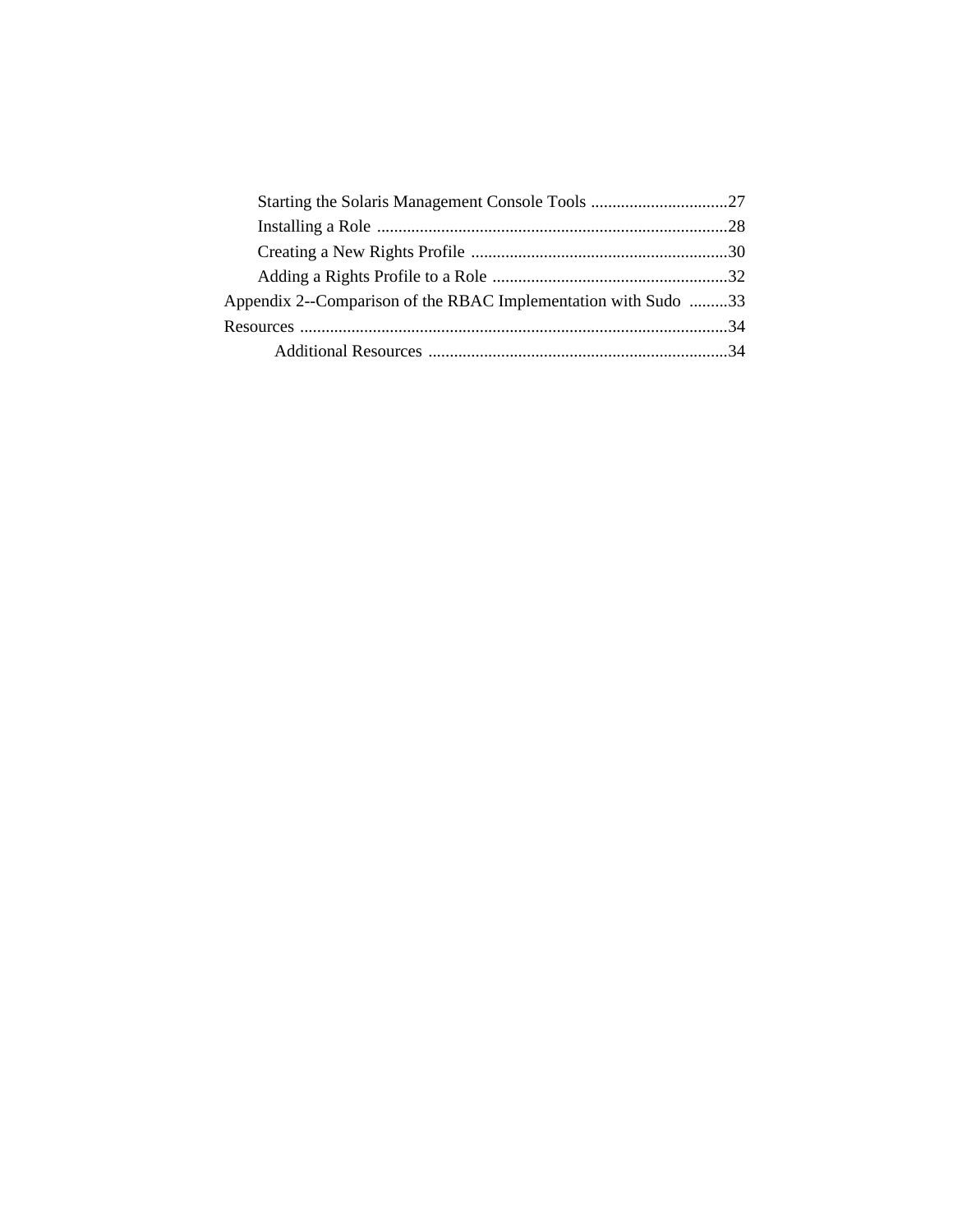CHAPTER **1**

## **Overview**

In conventional UNIX® systems, root (also referred to as superuser) is all powerful, with the ability to read and write to any file, run all programs, and send kill signals to any process. In practical terms, this means that anyone who can become superuser has the power to modify a site's firewall, alter the audit trail, read through payroll and other confidential records, even bring down the entire network. It is no wonder that organizations no longer give out root passwords as freely as they used to.

Role-based access control (RBAC) is an alternative to the all-or-nothing superuser model. RBAC is in keeping with the security principle of least privilege, which states that no user should be given more privilege than necessary for performing that person's job. RBAC enables an organization to separate superuser capabilities and package them into special user accounts or *roles* for assignment to specific individuals according to their job needs. This enables a variety of security policies. Accounts can be set up for special-purpose administrators in such areas as security, networking, firewall, backups, and system operation. A site that prefers a single strong administrator but wants to let more sophisticated users fix portions of their own systems can set up an advanced-user role. As in many aspects of security, RBAC is not just a technology, it is a way of running a business. RBAC provides a means of reallocating system controls, but it is the organization that decides the implementation.

According to Joshi et al., in "Digital Government Security Infrastructure Design Challenges," *Computer Magazine*, February 2001, "Of the many technologies currently in development, RBAC models appear to be the most attractive solution for providing security features in a multidomain digital government infrastructure. RBAC features such as policy neutrality, principle of least privilege, and ease of management make them especially suitable candidates."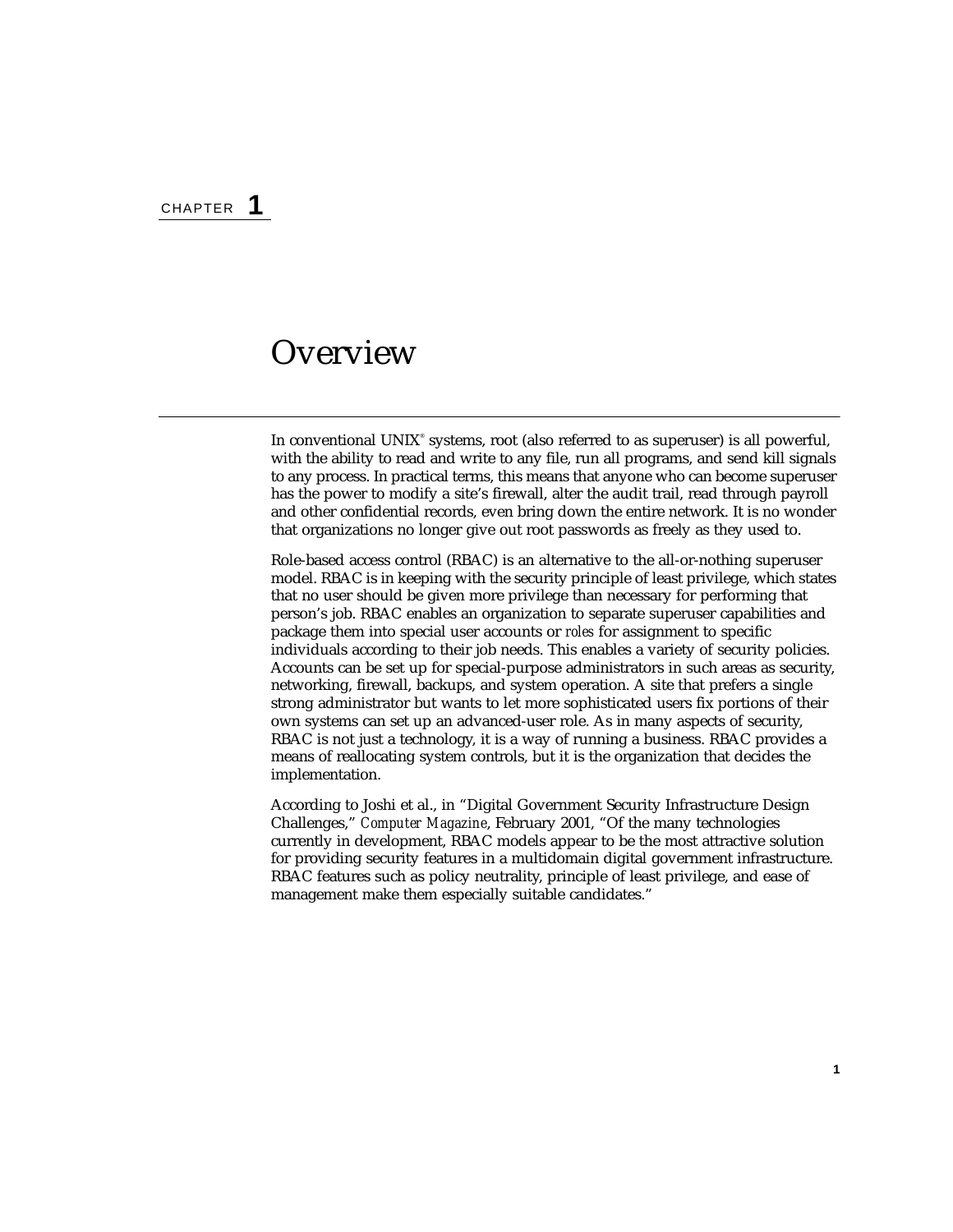For a physical analogy illustrating the superuser model versus RBAC, consider a company where one pass key lets anyone into the building and all rooms are accessible. This is somewhat analogous to the superuser model: anyone with root password can do anything. If that company issues separate keys for utility areas such as the server room, network patch room, and boiler room, the situation is similar to an RBAC model (FIGURE 1). The employees responsible for these areas have separate keys according to their job duties.



**FIGURE 1** RBAC Multiple-Key Metaphor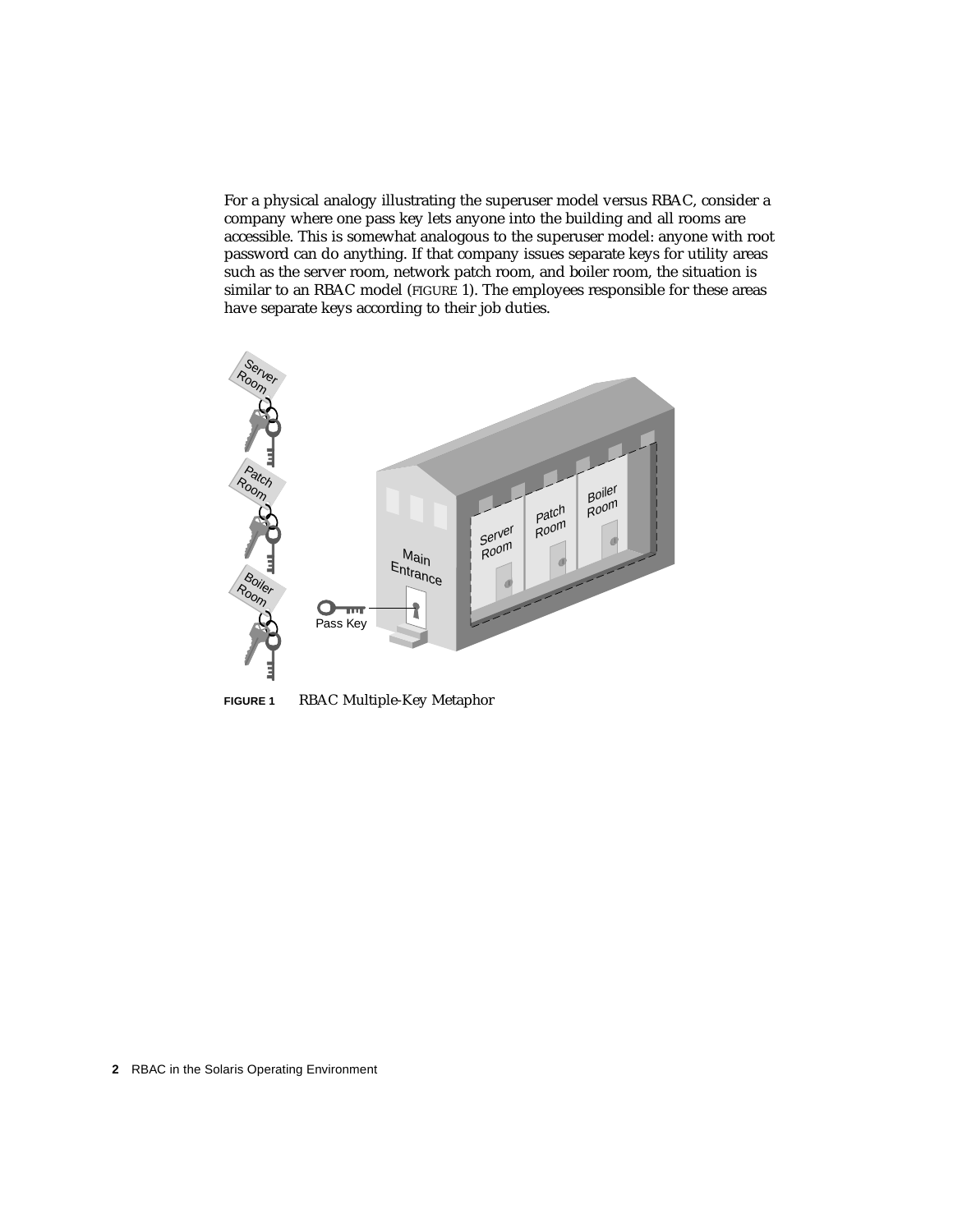# Solaris RBAC Implementation

The RBAC model in the Solaris Operating Environment is based on users logging in as themselves and assuming special identities that enable them to run restricted administration tools and utilities.

RBAC is fully compatible with Solaris auditing; the actions of a role are attributable to the user who assumed the role, and the audit records include the identity of the user, role, and effective ID used for policy overrides. The audit event mask of the user is augmented by that of the role.

The RBAC model introduces three elements to the Solaris Operating Environment:

- **Role**—A special identity that can be assumed by assigned users only.
- **Authorization**—A permission that can be assigned to a role or user to perform a class of actions otherwise prohibited by security policy.
- **Rights Profile**—A package that can be assigned to a role or user. It may consist of:

- Authorizations

- Commands with security attributes. The Solaris security attributes are the setuid functions for setting real or effective user IDs (UIDs) and group IDs (GIDs) on commands. Other systems, such as the Trusted Solaris environment, may use additional override mechanisms as security attributes.)

- Supplementary (nested) rights profiles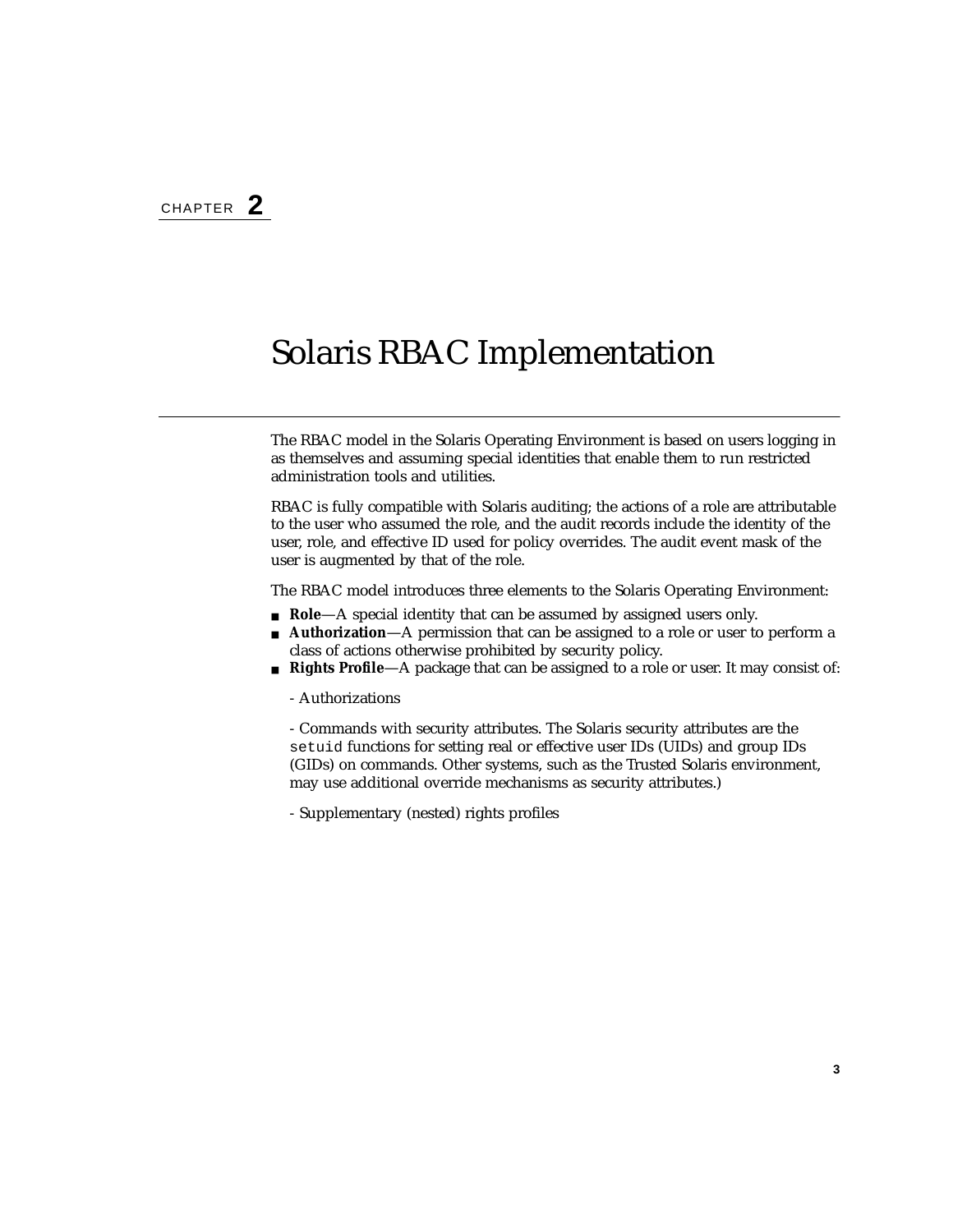FIGURE 2 shows how the RBAC elements fit in with the Solaris user administration. The arrows point from an attribute element to the element it can be assigned to. Solid arrows indicate preferred assignments. Dashed arrows indicate assignments that are possible but not considered secure.



**FIGURE 2** Solaris RBAC Element Assignments

Roles are assigned to users, enabling a user to assume a role. Rights profiles are assigned to roles, providing the root-like capabilities. Authorizations and commands with security attributes are components of rights profiles. Authorizations and rights profiles can be assigned directly to users, but this is not considered a secure practice.

**Note –** For those familiar with other RBAC models, the Solaris RBAC implementation has a flat structure for roles, and hierarchical structures for authorizations and rights profiles. A user can assume only one role at a time, and it must be assumed from the user's normal account. Authorizations are made hierarchical through the use of wildcards and a left-to-right naming convention. Rights profiles are made hierarchical through the ability to assign supplementary profiles to other profiles in a tree structure.

For those familiar with sudo, see ["Appendix 2--Comparison of the RBAC](#page-36-0) [Implementation with Sudo" on page 33.](#page-36-0)"

## Privileged Applications

Applications that override system controls by checking for authorizations or for specific UIDs or GIDs are considered to be *privileged applications*. These applications are not separate RBAC elements, but rather make use of authorizations and commands with security attributes.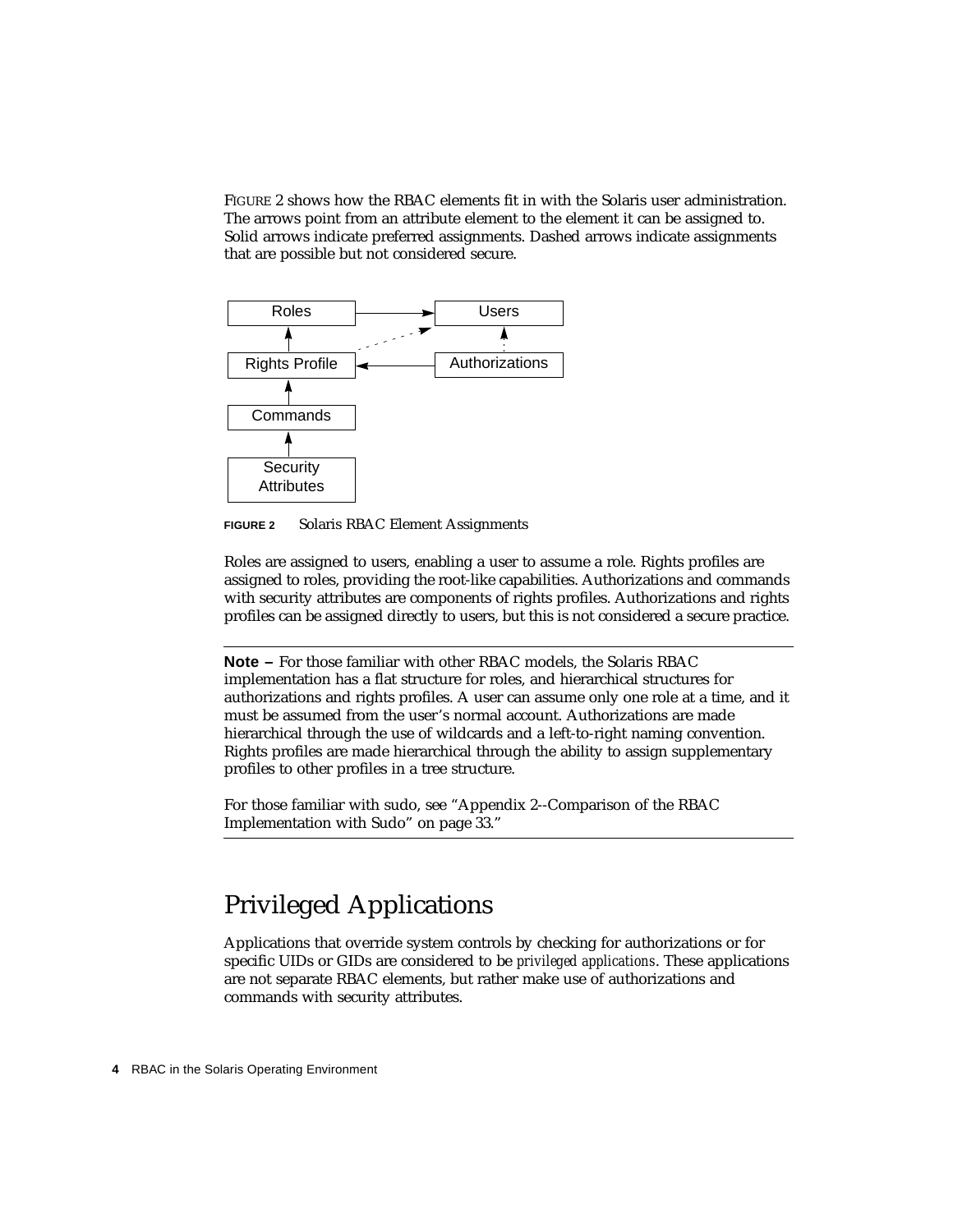The Solaris 8 environment, version 1/01, provides applications that check for authorizations:

- The entire Solaris Management Console suite of tools
- **The batch job-related commands (at(1), atq(1), batch(1), and crontab(1))**
- The device allocation commands (allocate(1M), deallocate(1M), and list\_devices(1M))

By default, superuser is assigned all authorizations and thus can still execute these commands. The framework is now in place for sites that wish to delegate authorizations for using these applications.

Commands that must run with special IDs can be packaged with the needed security attributes in a rights profiles for assignment to users or roles.

**Note –** The preferred approach is to assign effective IDs, rather than real IDs, as security attributes to commands. Effective IDs are equivalent to the setuid functionality in the file permission bits and identify the user's ID for auditing. However, since shell scripts and other programs may require a real UID of root, real IDs must be available as well. For example, the pkgadd command requires a real, rather than effective, UID.

Authorized users can access privileged applications from the Solaris Management Console launcher or from the command line of a special shell called a *profile shell.* The profile shell is a Bourne, Korn, or C shell that has been modified to grant roles (and users) access to privileged commands assigned to their rights profiles.

### Roles

A role is created in the same general manner as a user account, with a home directory, groups, password, and so on. Role information is stored in the passwd, shadow, user\_attr (described later in this paper), and audit\_user databases. All users who can assume the same role have the same role home directory, operate in the same environment, and have access to the same files. Users can assume roles from the command line by using su and supplying the role password. A user can also assume a role when opening a Solaris Management Console tool.

Users cannot login directly to a role; they must login to their user account first. There is no inheritance with roles; that is, when a user assumes a role, the role's attributes replace all of that user's attributes. The user's real UID is used for auditing purposes only. A user cannot assume a role directly while in a different role; roles are not hierarchical. A role's action can always be audited for the role ID and the user's real ID.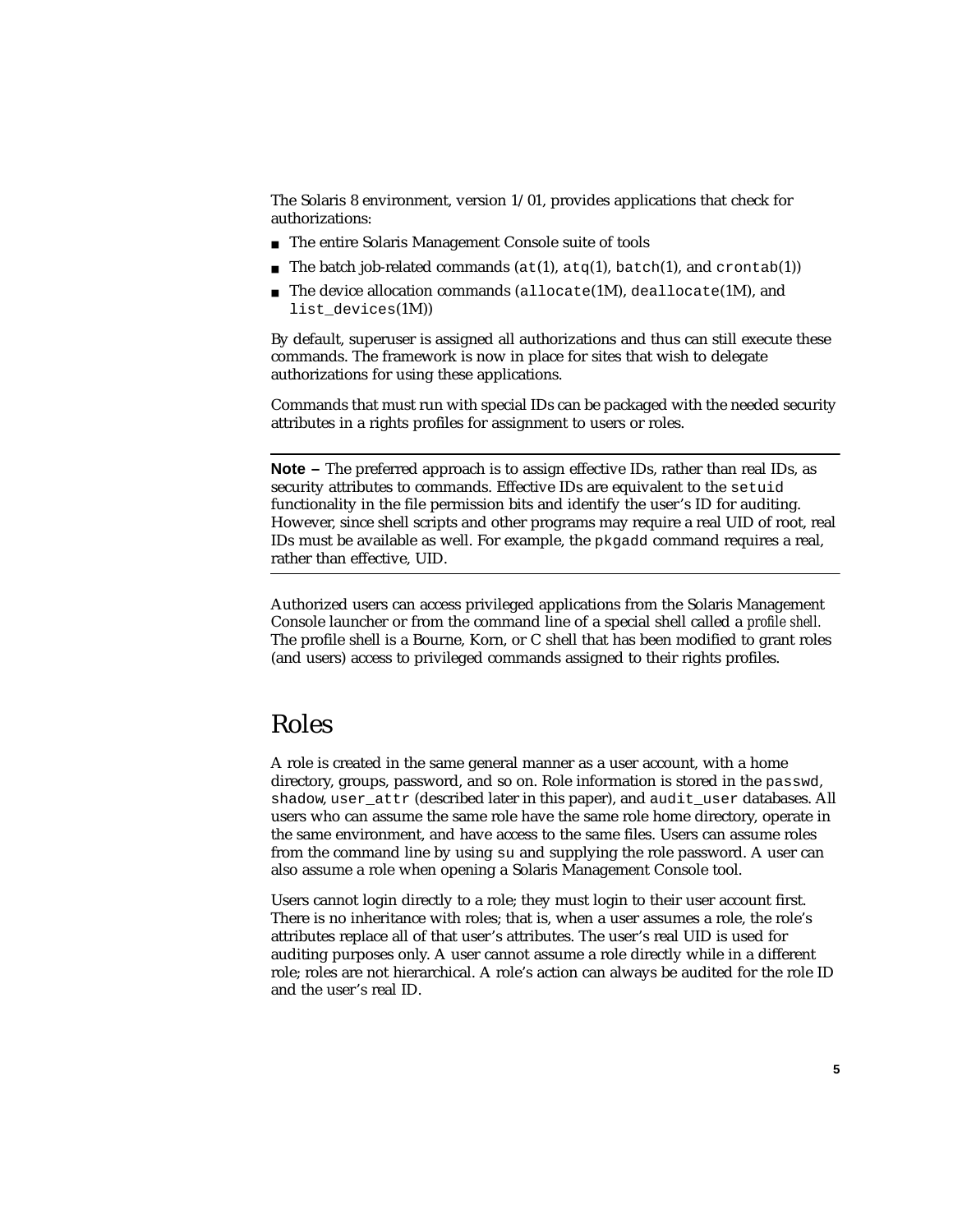There are no predefined roles shipped with the Solaris 8 software, version 1/01. It is up to the customer site to decide what types of roles should be set up. However, there are three roles that can be readily configured by assigning one of the predefined rights profiles:

- **Primary Administrator** For creating a role that can perform all administrative tasks, grant rights to others, and edit rights associated with administrative roles. It may also assign to others the Primary Administrator role and the ability to grant rights.
- **System Administrator** For creating a role that can perform most nonsecurity administrative tasks. For example, the System Administrator can add new user accounts but cannot set passwords or grant rights to other users.
- **Operator** For creating a role that can perform simple administrative tasks, such as backup, restore, and printer maintenance.

These rights profiles enable administrators to configure the suggested roles using a single profile, instead of having to mix and match rights profiles.

Sites that customize roles should pay close attention to the order of the rights profiles assigned to the role. The system does not prevent someone from entering multiple occurrences of the same command. The attributes assigned to the first occurrence of a command in a profile take precedence, and all subsequent occurrences are ignored.

**Note –** It is also possible to set up root as a role using a manual process. This prevents users from logging in directly as root, forcing them to log in as themselves first, and overrides the console setting in the /etc/default/login file. To make root a role, the root entry in the user  $\text{attr}(4)$  file must be changed from type=normal to type=role. After this change is made, users can be assigned the root role through the Solaris Management Console launcher, the rolemod(1M) command, or by editing the user\_attr database. See ["Databases Supporting RBAC" on page 13](#page-16-0) and ["User Accounts Tool" on page 19](#page-22-0) for more information.

### Authorizations

An authorization is a discrete right granted to a user or role. RBAC-compliant applications can check a user's authorizations prior to granting access to the application or specific operations within it. This is analogous to conventional UNIX applications checking for UID=0.

An authorization has a name that is used internally and in files (for example, *solaris.admin.usermgr.pswd*), and a short description that appears in the graphical interfaces (for example, Change Passwords). By convention, authorization names begin with the reverse order of the Internet name of the supplier followed by the subject area, any sub-area, and the function, all separated by dots, (for example,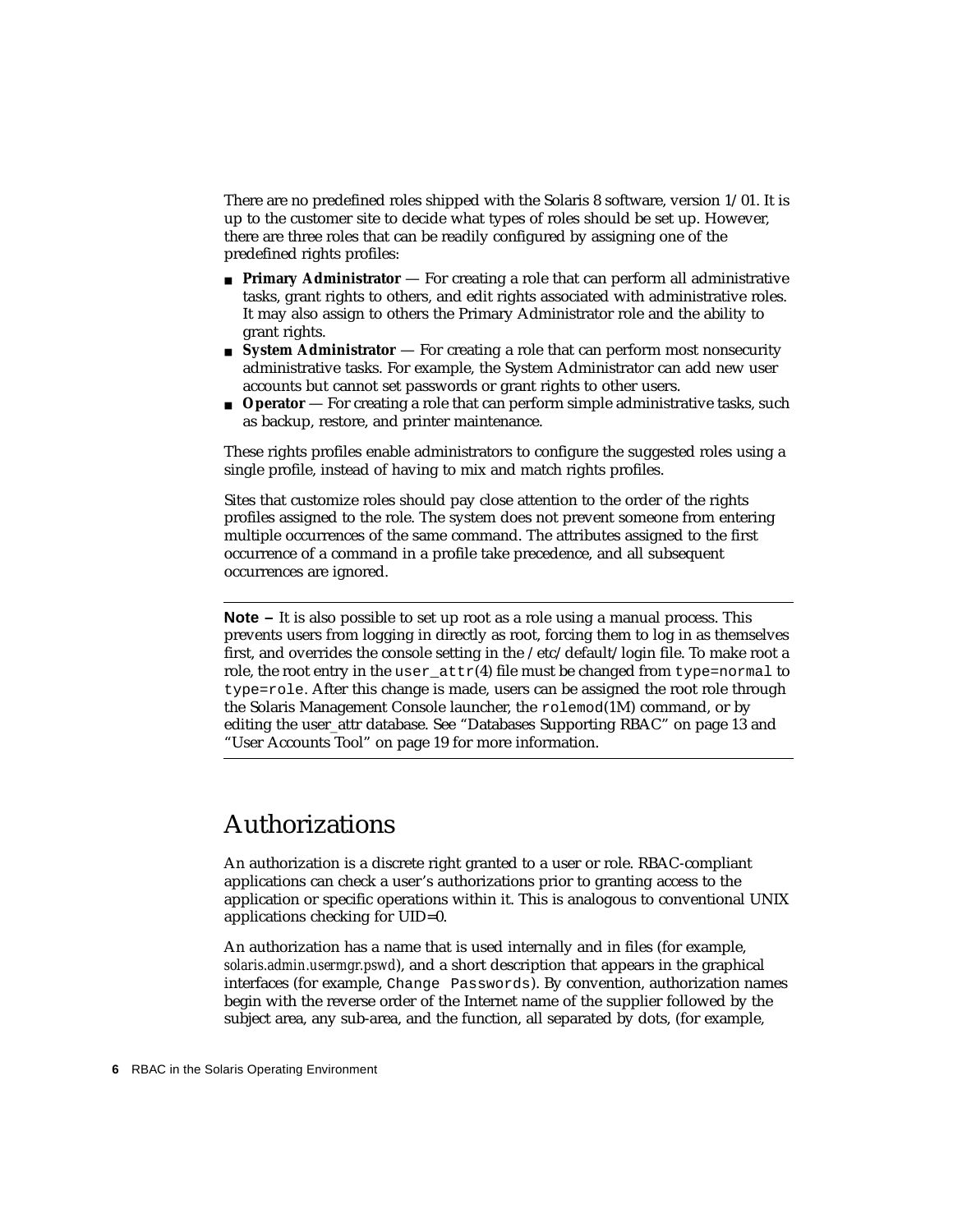*com.xyzcorp.device.access)*. The exceptions to this convention are authorizations from Sun, which use the prefix *solaris* instead of an Internet name. This convention enables administrators to apply authorizations in a hierarchical fashion using a wildcard (\*) to represent any strings to the right of a dot.

As an example of how authorizations are used, consider the following example of users in roles created using the predefined rights profiles. A user in the Operator role might be limited to the *solaris.admin.usermgr.read* authorization, which provides read but not write access to user configuration files. The System Administrator role naturally has both the *solaris.admin.usermgr.read* and the *solaris.admin.usermgr.write* authorizations for making changes to user files; but without the *solaris.admin.usermgr.pswd* authorization, the System Administrator cannot change a user's password. The Primary Administrator has all three of these authorizations. The *solaris.admin.usermgr.pswd* authorization is required to make password changes in the Solaris Management Console User Tool. It is also required for using the password modification options in the smuser(1M), smmultiuser(1M), and smrole(1M) commands.

An authorization that ends with the suffix *grant* permits a user or role to delegate any of their authorizations that begin with the same prefix. For example, a role with the authorizations *solaris.admin.usermgr.grant* and *solaris.admin.usermgr.read* can delegate the *solaris.admin.usermgr.read* authorization to another user. A role with the *solaris.admin.usermgr.grant* and *solaris.admin.usermgr.\** can delegate any of the authorizations with the *solaris.admin.usermgr* prefix to other users.

TABLE 1 provides examples of how authorizations are used to limit command options in the Solaris environment.

| Command               | <b>Authorization Requirements</b>                                                                                                                                                                                   |
|-----------------------|---------------------------------------------------------------------------------------------------------------------------------------------------------------------------------------------------------------------|
| $at(1)$ , batch $(1)$ | solaris.jobs.user required for all options (when at . allow and<br>at . deny files do not exist)                                                                                                                    |
| atq(1)                | solaris.jobs.admin required for all options                                                                                                                                                                         |
| crontab(1)            | solaris.jobs.user required for the option to submit a job (when<br>crontab.allow and crontab.deny files do not exist);<br>solaris.jobs.admin required for the options to list or modify other user<br>crontab files |

**TABLE 1**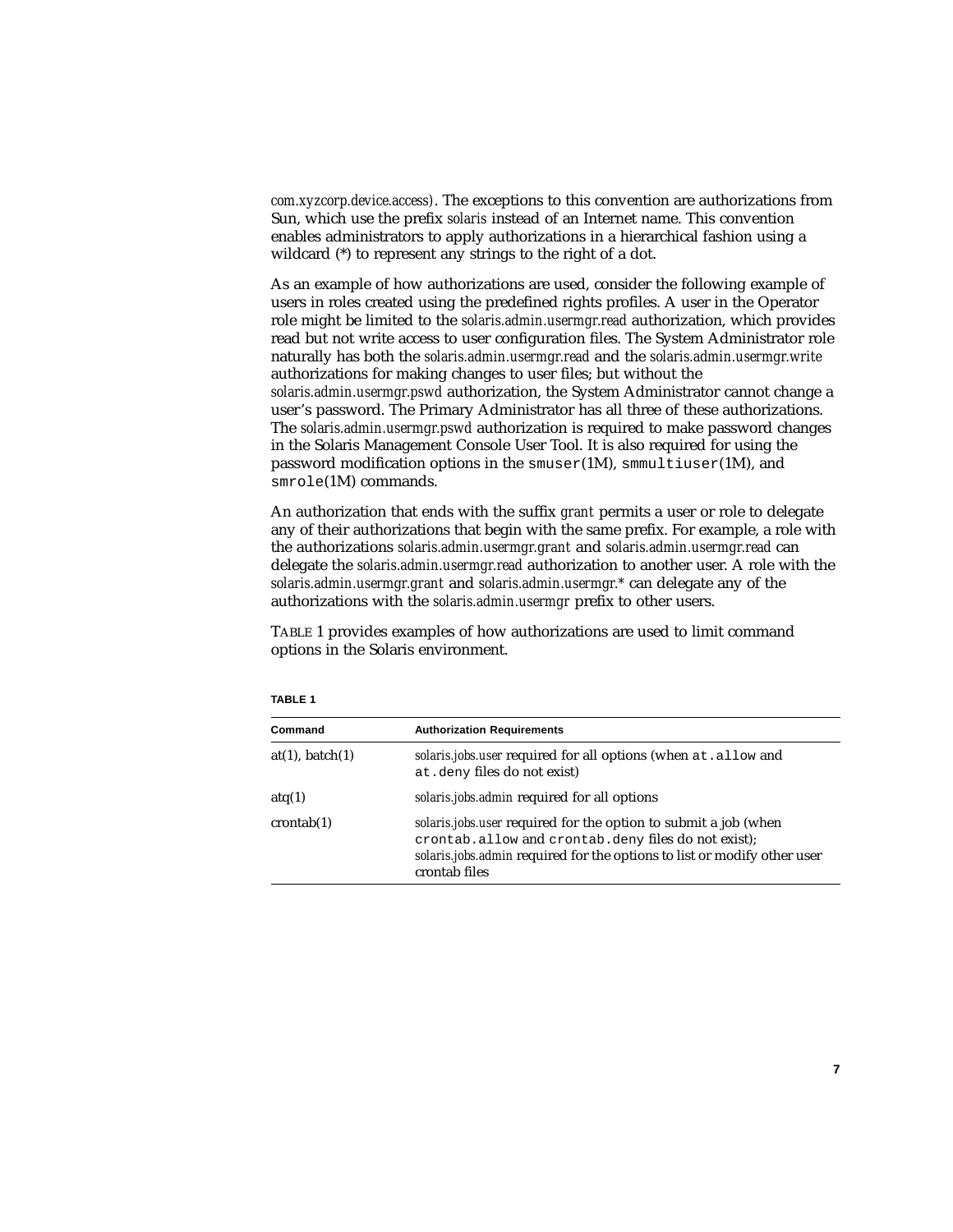| TABL |  |
|------|--|
|------|--|

| Command                                                                | <b>Authorization Requirements</b>                                                                                                                                                                                                                                                                                                    |
|------------------------------------------------------------------------|--------------------------------------------------------------------------------------------------------------------------------------------------------------------------------------------------------------------------------------------------------------------------------------------------------------------------------------|
| allocate(1M) [if Basic<br><b>Security Module</b><br>(BSM) enabled only | solaris.device.allocate (or other authorization as specified in<br>device_allocate file) required to allocate device;<br>solaris.device.revoke (or other authorization as specified in<br>device_allocate file) required to allocate device to another user<br>(-F option)                                                           |
| $dealloc(1M)$ [if]<br>BSM-enabled only                                 | solaris.device.allocate (or other authorization as specified in<br>device_allocate file) required to deallocate another user's<br>device:<br>solaris.device.revoke (or other authorization as specified in<br>device_allocate file) required to force deallocation of the<br>specified device (-F option) or all devices (-I option) |
| list devices $(1M)$ [if<br><b>BSM-enabled only</b>                     | solaris.device.revoke required to list another user's devices (-U option)                                                                                                                                                                                                                                                            |

**Note –** The authorizations currently available from Sun are stored in the /etc/ security/auth attr file. At this time, it is not possible to add new authorizations.

### Rights Profiles

This section describes some typical rights profiles to demonstrate:

- The All rights profile provides a role access to commands without security attributes.
- The Primary Administrator, System Administrator, and Operator rights profiles are designed for specific roles. The Primary Administrator profile demonstrates the use of wildcards. The System Administrator profile uses discrete supplementary profiles to create a powerful role. The Operator profile uses a few discrete supplementary profiles to create a simple role.
- The Basic Solaris User rights profile shows how the policy.conf file can be used to assign tasks not related to security.
- The Printer Management rights profile is an example of a profile dedicated to a single area of administration.

The contents of the rights profiles are displayed in tables which label the purpose, authorizations, commands, supplementary rights profiles, and help files assigned. The help files are in HTML. They are stored in the directory  $/usr/lib/help/$ profiles/locale/C and can be readily customized if required. The Solaris Management Console Rights tool can also be used to inspect the contents of rights profiles.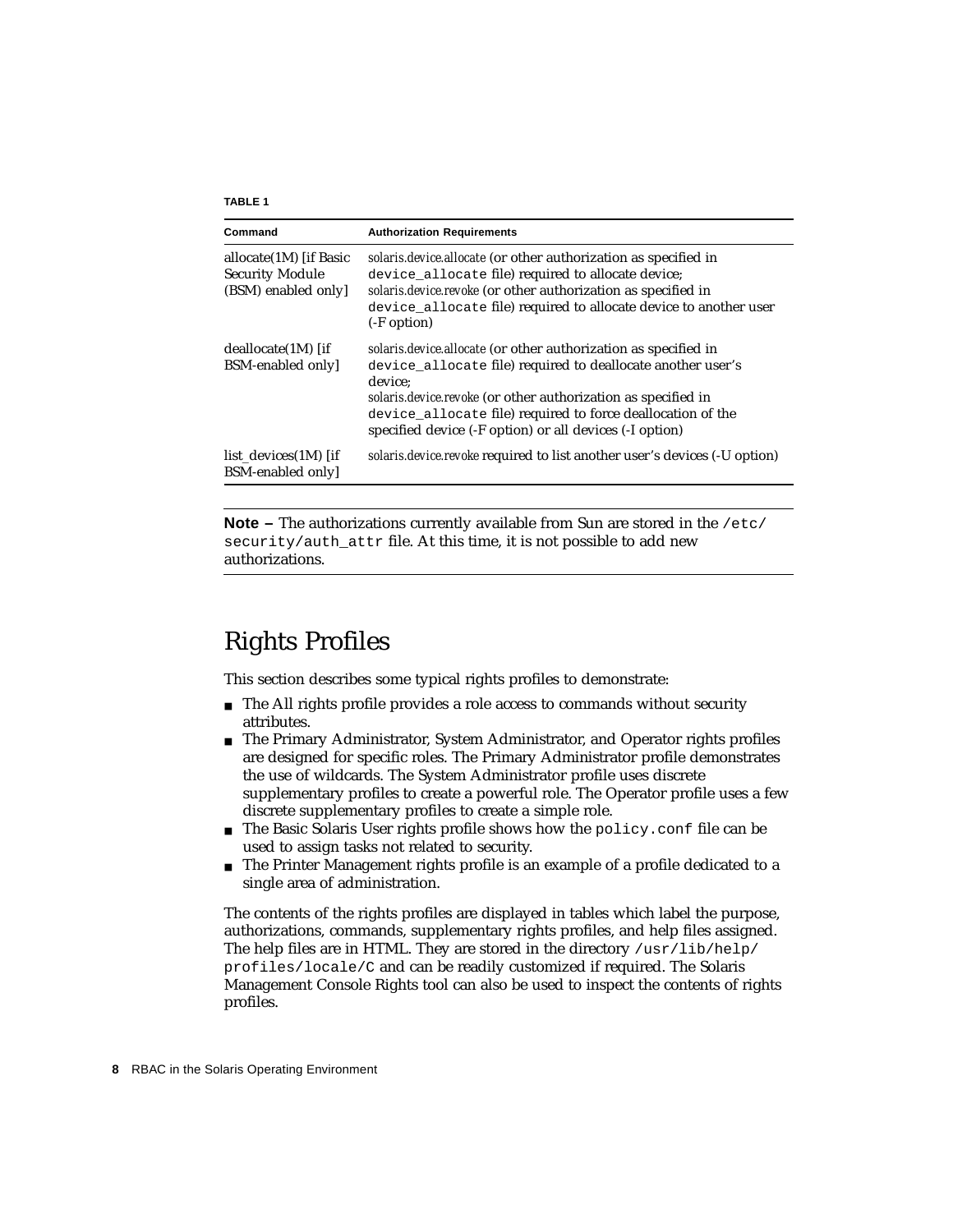### All Rights Profile

The All rights profile uses the wildcard to include all commands with no security attributes. It is intended to provide a role access to all commands not explicitly assigned in other rights profiles. Without the All rights profile or some other rights profile that uses wildcards, a role has access only to explicitly assigned commands, which is not very practical.

Since commands in rights profiles are interpreted in the order in which they occur, any wildcard settings should be positioned last so that explicit attribute assignments are not inadvertently overridden. The All profile (if used) should be the final profile assigned.

| <b>Rights Profile</b> | <b>Purpose / Contents</b>                                                                        |  |
|-----------------------|--------------------------------------------------------------------------------------------------|--|
| AII                   | <b>Purpose:</b> Execute any command as the user or role.<br>Commands: *<br>Help File: RtAll.html |  |

#### **TABLE 2**

#### Rights Profiles for Specific Roles

The Primary Administrator, System Administrator, and Operator rights profiles are designed for specific roles. The Primary Administrator rights profile demonstrates the use of wildcards. The System Administrator rights profile demonstrates the use of supplementary rights profiles for a more powerful role. The Operator Role is an example of a rights profile with a more limited role.

#### Primary Administrator

The Primary Administrator rights profile is intended to be assigned to the most powerful role on the system, effectively providing that role with superuser capabilities. The *solaris.\** authorization effectively assigns all of the authorizations provided by the Solaris software. The *solaris.grant* authorization lets a role assign any authorization to any rights profile, role, or user. The command assignment \*:uid=0;qid=0 provides the ability to run any command with  $UID=0$  and  $GID=0$ . The help file RtPriAdmin.html is identified, so that a site can modify it if needed.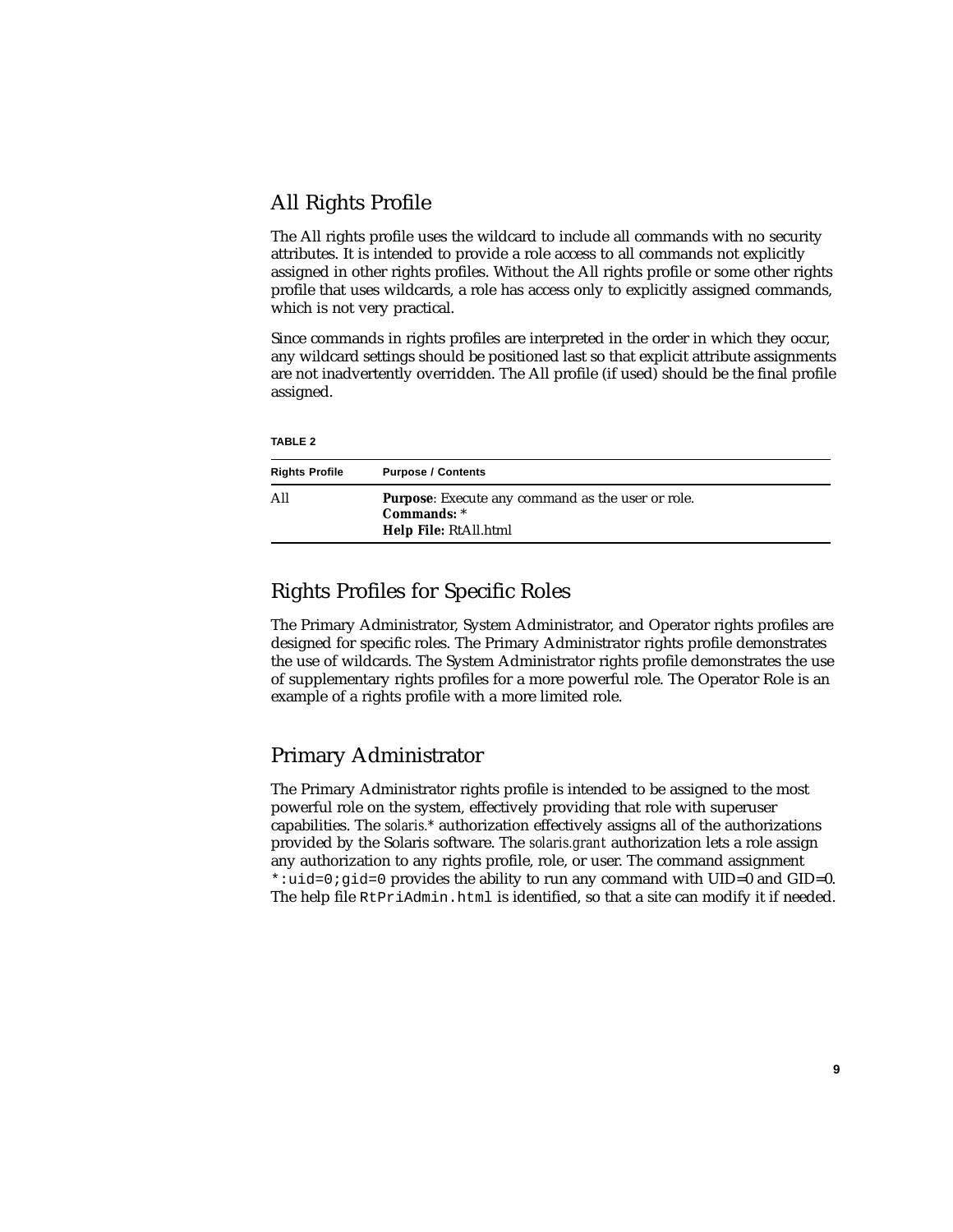If the Primary Administrator rights profile is too powerful for a site's security policy, it can be modified or not assigned at all, provided that the security capabilities are handled in a different rights profile.

| -<br>c |  |
|--------|--|
|--------|--|

| <b>Rights Profile</b>    | <b>Purpose / Contents</b>                                                                                                                                                |
|--------------------------|--------------------------------------------------------------------------------------------------------------------------------------------------------------------------|
| Primary<br>Administrator | <b>Purpose:</b> Can perform all administrative tasks.<br>Authorizations: solaris.*, solaris.grant<br><b>Commands:</b> $\cdot$ :uid=0;gid=0<br>Help File: RtPriAdmin.html |

#### System Administrator

The System Administrator rights profile is intended for the system administrator role. Since the system administrator does not have the broad powers of the primary administrator, no wildcards are used. Instead, discrete administrative rights profiles dealing with general administration are assigned. The rights profiles contains no authorizations associated with passwords, roles, or rights profiles. (The commands assigned to the supplementary rights profiles are not shown in this example.)

Notice that the All rights profile is assigned at the end of the list of supplementary rights profiles assigned to the System Administrator.

| <b>TABLE 4</b><br>s     |                                                                                                                                                                                                                                                                                                                                                                                                                                                              |
|-------------------------|--------------------------------------------------------------------------------------------------------------------------------------------------------------------------------------------------------------------------------------------------------------------------------------------------------------------------------------------------------------------------------------------------------------------------------------------------------------|
| <b>Rights Profile</b>   | <b>Purpose / Contents</b>                                                                                                                                                                                                                                                                                                                                                                                                                                    |
| System<br>Administrator | <b>Purpose:</b> Can perform most nonsecurity administrative tasks.<br>Supplementary rights profiles: Audit Review, Printer Management,<br>Cron Management, Device Management, File System Management,<br>Mail Management, Maintenance and Repair, Media Backup, Media<br>Restore, Name Service Management, Network Management, Object<br>Access Management, Process Management, Software Installation, User<br>Management, All<br>Help File: RtSysAdmin.html |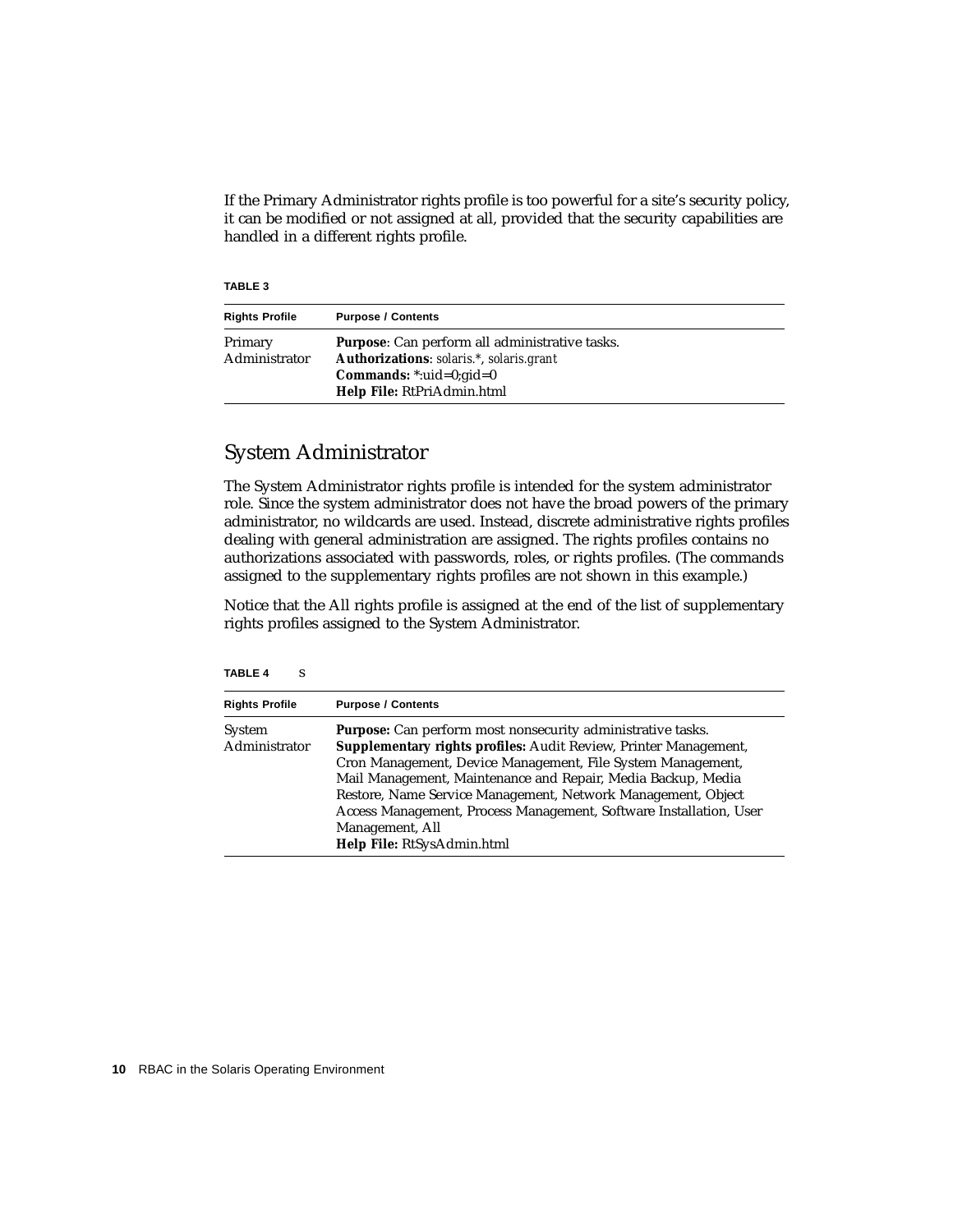#### Operator

The Operator profile is a less powerful administrative rights profile and provides the ability to do backups and printer maintenance. The ability to restore files has more security consequences, so the default is to not assign it to this rights profile.

#### **TABLE 5**

| <b>Rights Profile</b> | <b>Purpose / Contents</b>                                                                                                                                  |
|-----------------------|------------------------------------------------------------------------------------------------------------------------------------------------------------|
| Operator              | Purpose: Can perform simple administrative tasks.<br>Supplementary rights profiles: Printer Management, Media Backup,<br>All<br>Help File: RtOperator.html |

#### Basic Solaris User Rights Profile

By default, the Basic Solaris User rights profile is assigned to all users through the policy.conf(4) file. It provides basic authorizations useful in normal operation, typically read-only access to general resources and read-write access to the user's personal resources. Note that there is a trade off between the convenience offered by the Basic Solaris User rights profile and security. Those sites that need stricter security may prefer to remove this profile from the policy.conf file.

| <b>Rights Profile</b>        | <b>Purpose / Contents</b>                                                                                                                                                                                                                                                                                                                                                                                                                                                                        |
|------------------------------|--------------------------------------------------------------------------------------------------------------------------------------------------------------------------------------------------------------------------------------------------------------------------------------------------------------------------------------------------------------------------------------------------------------------------------------------------------------------------------------------------|
| <b>Basic Solaris</b><br>User | <b>Purpose:</b> Provides automatically assigned rights to all users.<br>Authorizations: solaris.profmgr.read, solaris.jobs.user,<br>solaris.admin.usermgr.read, solaris.admin.logsvc.read,<br>solaris.admin.fsmgr.read, solaris.admin.serialmgr.read,<br>solaris.admin.diskmgr.read, solaris.admin.procmgr.user, solaris.compsys.read,<br>solaris.admin.printer.read, solaris.admin.prodreg.read,<br>solaris.admin.dcmgr.read<br>Supplementary rights profiles: All<br>Help File: RtDefault.html |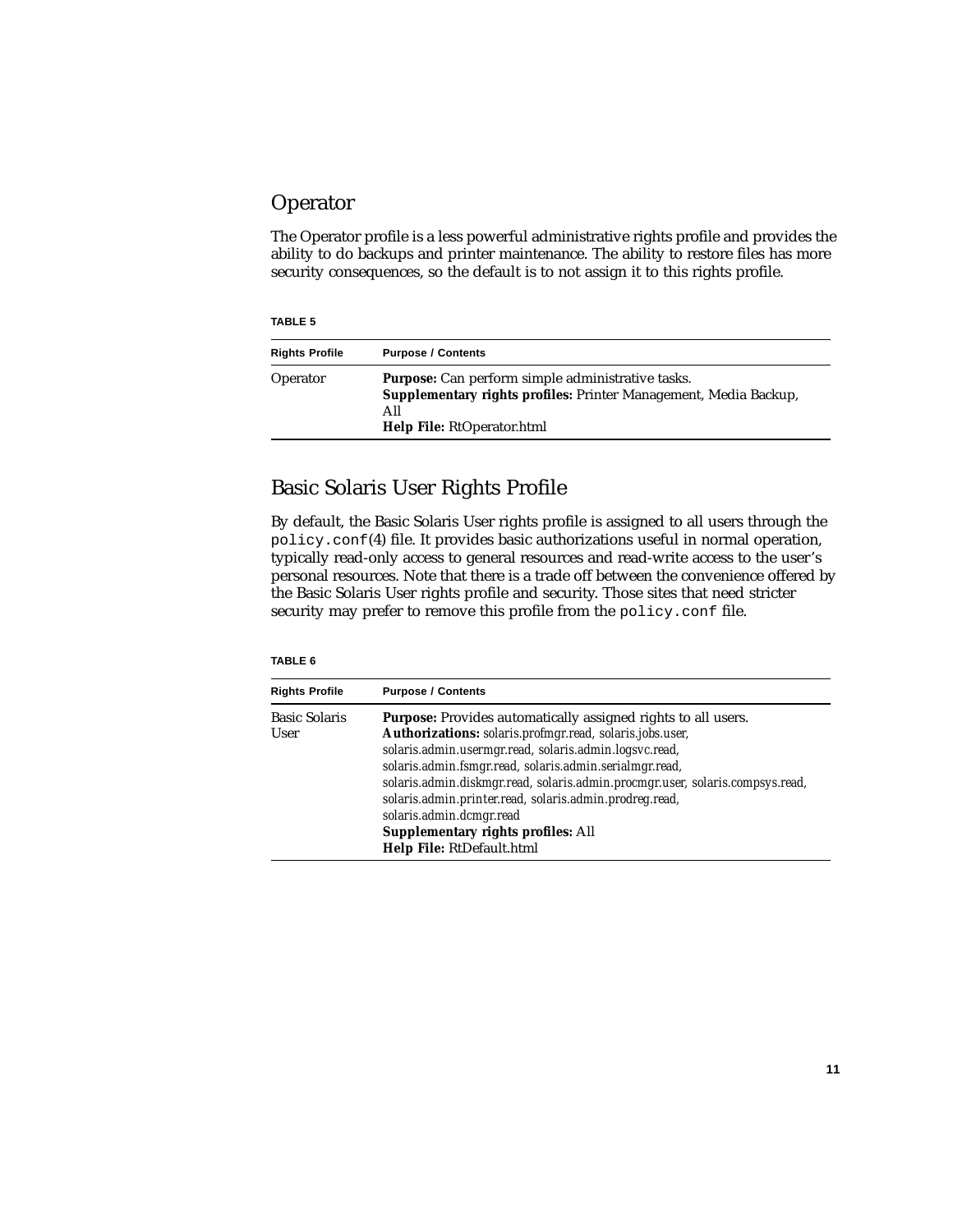### Printer Management Rights Profile

Printer Management is a typical rights profile intended for a specific task area. Both authorizations and commands are assigned to the Printer Management rights profile. (Note that only a partial list of commands is shown in the table).

#### **TABLE 7**

| <b>Rights Profile</b> | <b>Purpose / Contents</b>                                                                                                                                                                                                                                                                                              |
|-----------------------|------------------------------------------------------------------------------------------------------------------------------------------------------------------------------------------------------------------------------------------------------------------------------------------------------------------------|
| Printer               | <b>Purpose:</b> Manage printers, daemons, and spooling.                                                                                                                                                                                                                                                                |
| Management            | Authorizations: solaris.admin.printer.delete, solaris.admin.printer.modify,<br>solaris.admin.printer.read<br>Commands: /usr/sbin/accept:euid=lp, /usr/ucb/lpq:euid=0,<br>/etc/init.d/lp:euid=0, /usr/bin/lpstat:euid=0,<br>/usr/lib/lp/lpsched:uid=0, /usr/sbin/lpfilter:euid=lp, etc.<br>Help File: RtPrntMngmnt.html |

## RBAC Example

FIGURE 3 illustrates how the elements interoperate to support the RBAC model.



**FIGURE 3** Solaris RBAC Element Assignment Example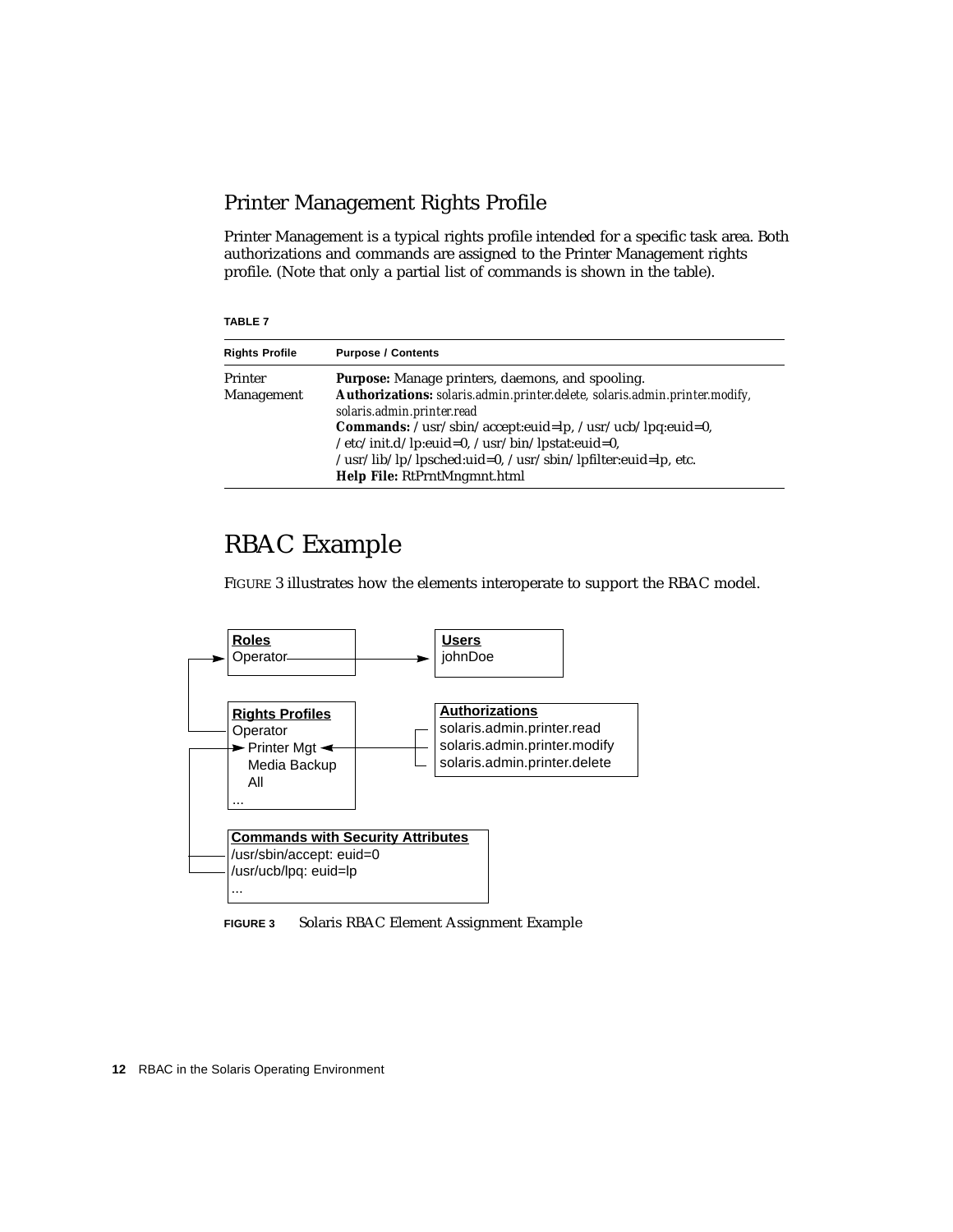The example has an Operator role for maintaining printers and performing media backup. The Operator role is assigned to user johnDoe, who can assume it by supplying the Operator password.

The Operator rights profile has been assigned to the Operator role. The profile has three supplementary profiles assigned to it. Printer Management and Media Backup reflect the role's chief tasks, and All is included for access to all other commands, but without any security attributes.

The Printer Management rights profile is for managing printers, print daemons, and spoolers. It has three authorizations: *solaris.admin.printer.read*, *solaris.admin.printer.modify,* and *solaris.admin.printer.delete* for manipulating information in the printer queue. The Printer Management profile also has a number of commands with security attributes assigned to it, /usr/sbin/accept with euid=0, and /usr/ucb/lpq with euid=lp, for example.

## <span id="page-16-0"></span>Databases Supporting RBAC

Data for the RBAC elements is stored in these four databases:

- user\_attr (extended user attributes database) Associates users and roles with authorizations and rights profiles.
- auth\_attr (authorization attributes database) Defines authorizations and their attributes, and identifies the associated help file.
- prof\_attr (rights profile attributes database) Defines profiles, lists the profile's assigned authorizations, and identifies the associated help file.
- $\blacksquare$  exec\_attr (profile execution attributes database) Identifies the commands with security attributes assigned to specific rights profiles.

**Note –** The commands may also indicate a security policy. Currently, the only security policy available for the Solaris Operating Environment is suser (for superuser). The suser policy is the default; it accommodates both the ID attributes and authorizations. The Trusted Solaris environment, which can interoperate with the Solaris environment, uses a policy called tsol. Additional policies may be available in future releases.

The policy.conf database is also important to the RBAC implementation. It can contain authorizations and rights profiles to be applied to all users by default.

The user\_attr database stores the basic definitions for both users and roles (they are differentiated by the type field). It contains the attributes shown in FIGURE 4, which includes a comma-separated list of profile names. The definitions of the rights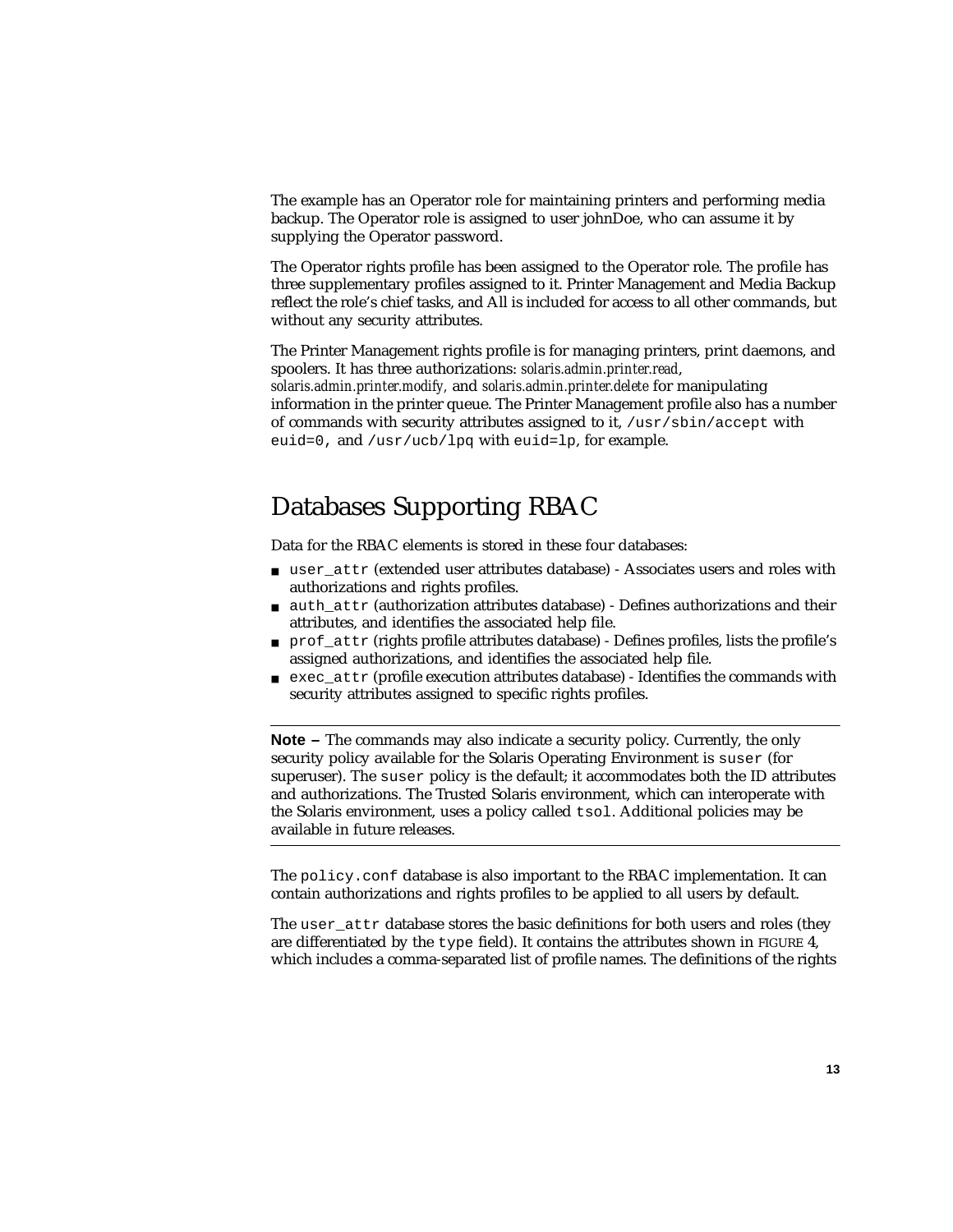profiles are split between the prof\_attr database, which contains profile identification information, authorizations assigned to the profile, and supplementary profiles, and the exec\_attr database, which identifies the policy and contains commands with associated security attributes. The auth\_attr database supplies authorization information to the Solaris Management Console tools. The policy.conf database supplies default authorizations and rights profiles to be applied to all users.

Each of these databases uses a key=value syntax for storing attributes. This approach accommodates future expansion of the databases, and allows a system to continue if it encounters a key unknown to its policy.

The *scope* of the RBAC databases can apply to individual hosts, or to all hosts served by a name service such as NIS, NIS+, or LDAP. The precedence of local configuration files versus distributed databases for the user\_attr database is set by the precedence specified for the passwd entry in the file /etc/nsswitch.conf. The precedence for prof attr and auth attr are individually set in /etc/nsswitch.conf. The exec\_attr file uses the same precedence as prof\_attr. For example, if a command with security attributes is assigned to a profile that exists in two scopes, only the entry in the first scope is used.

These databases can be created manually or by using the  $smattrop(1M)$ command. The databases can reside on a local system or they can be administered by the NIS, NIS+, or LDAP name service.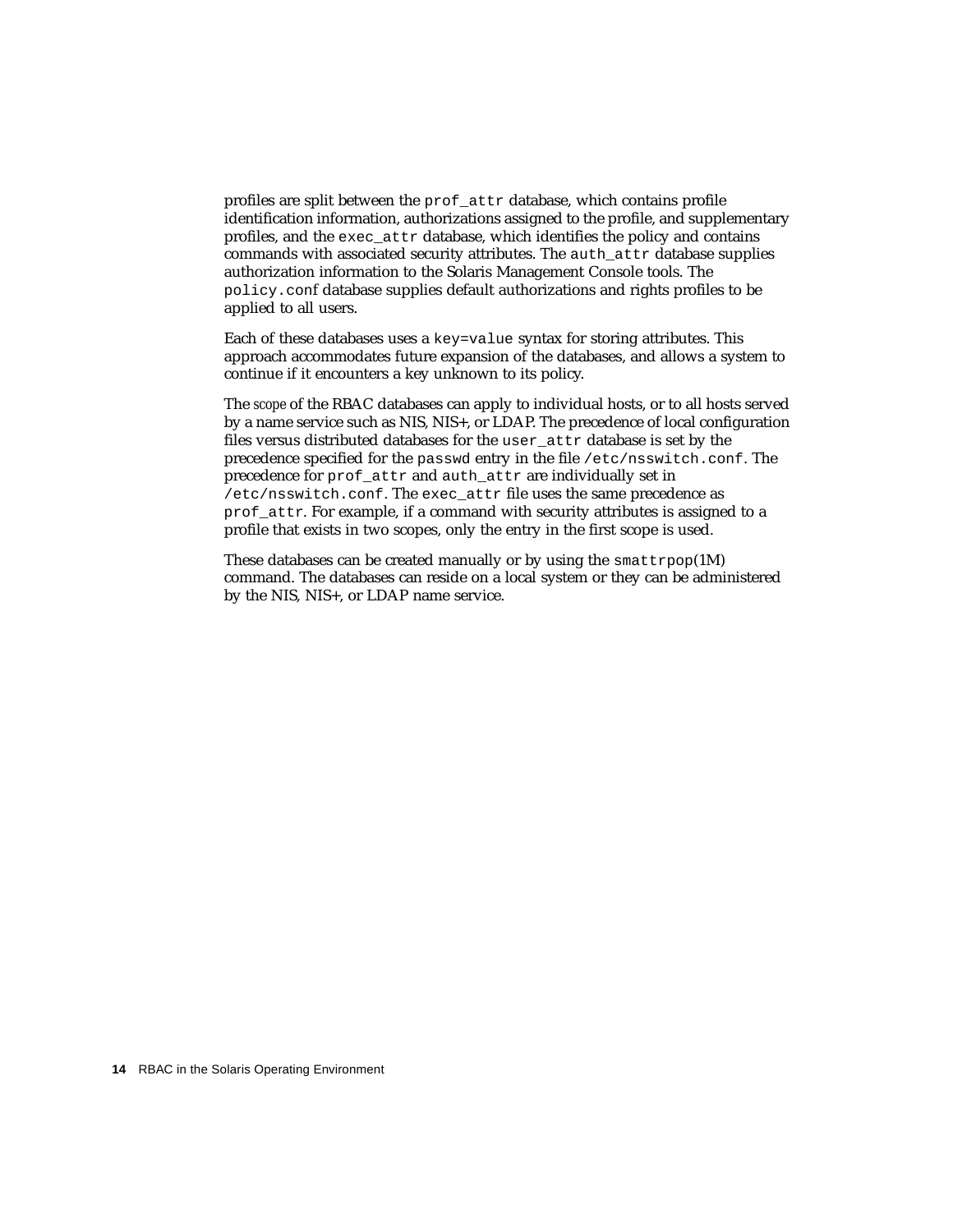[FIGURE 4](#page-18-0) illustrates how the RBAC databases work together.



<span id="page-18-0"></span>**FIGURE 4** RBAC Database Relations

The databases can be edited manually or manipulated with the following commands:

- $\blacksquare$  smexec(1M) manage entries in the exec attr database
- $\blacksquare$  smmultiuser(1M) manage bulk operations on user accounts
- $\blacksquare$  smuser(1M) manage user entries
- $\blacksquare$  smprofile(1M) manage profiles in the prof\_attr and exec\_attr databases
- $\blacksquare$  smrole(1M) manage roles and users in role accounts
- $\Box$  useradd $(1M)$  add new users
- $\Box$  usermod(1M) change user files
- $\blacksquare$  rolemod(1M) change role files
- $\Box$  roledel(1M) remove roles
- $\Box$  roleadd(1M) add new roles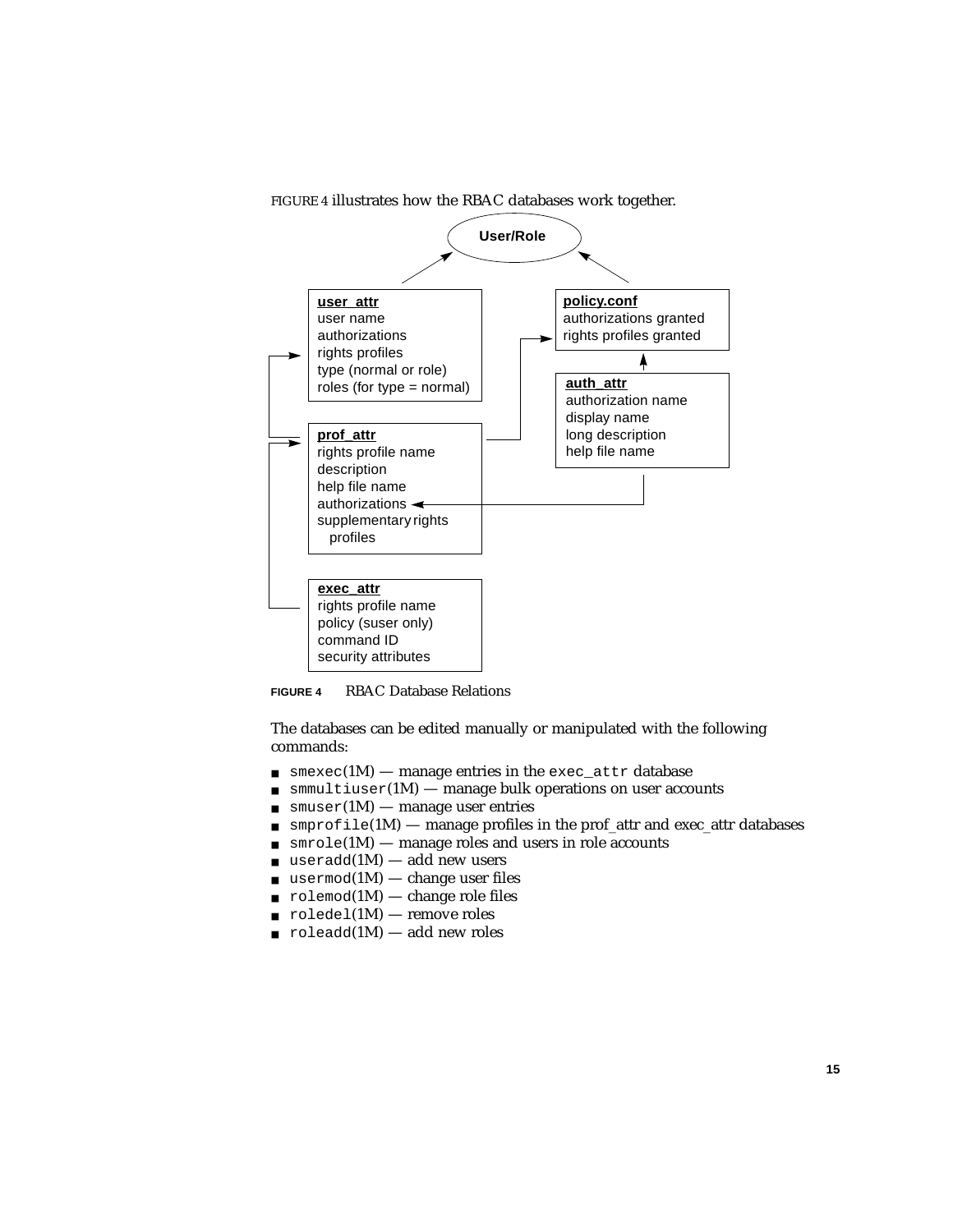# Solaris Management Console Launcher

The Solaris Management Console launcher is a Java™ technology-based console for launching administrative tools. It is a key part of the RBAC implementation in the Solaris 8 environment, version 1/01.

However, the operation of the launcher and tools is beyond the scope of this paper. For more information, refer to the Solaris Management Console online help.

The Solaris Management Console tool suite interoperates with RBAC in four ways:

- Provides an interface for assuming roles and indicates role assumed in the tool windows
- Manages the elements of the RBAC infrastructure
- Restricts access to Solaris Management Console tools based on authorizations within the scope of the current server
- Executes legacy applications with security attributes

### Main Window

When the launcher is first invoked, the main console window is displayed (FIGURE 5). At this point, there are no tools loaded and the default toolbox (*This Computer*) is displayed in the navigation pane.

The scope of a tool is specified in the tool box. It is either *files, nis, nisplus*, or *ldap*. Each of these is further qualified by the server name and domain.

Each toolbox has a defined scope of operation, that is, it can be set to use the RBAC databases on the local host or from the name service. The scope attributes govern the behavior of that toolbox and specify which users or roles are permitted to use it. In some cases, it may be useful to set up multiple toolboxes with different characteristics for different scopes.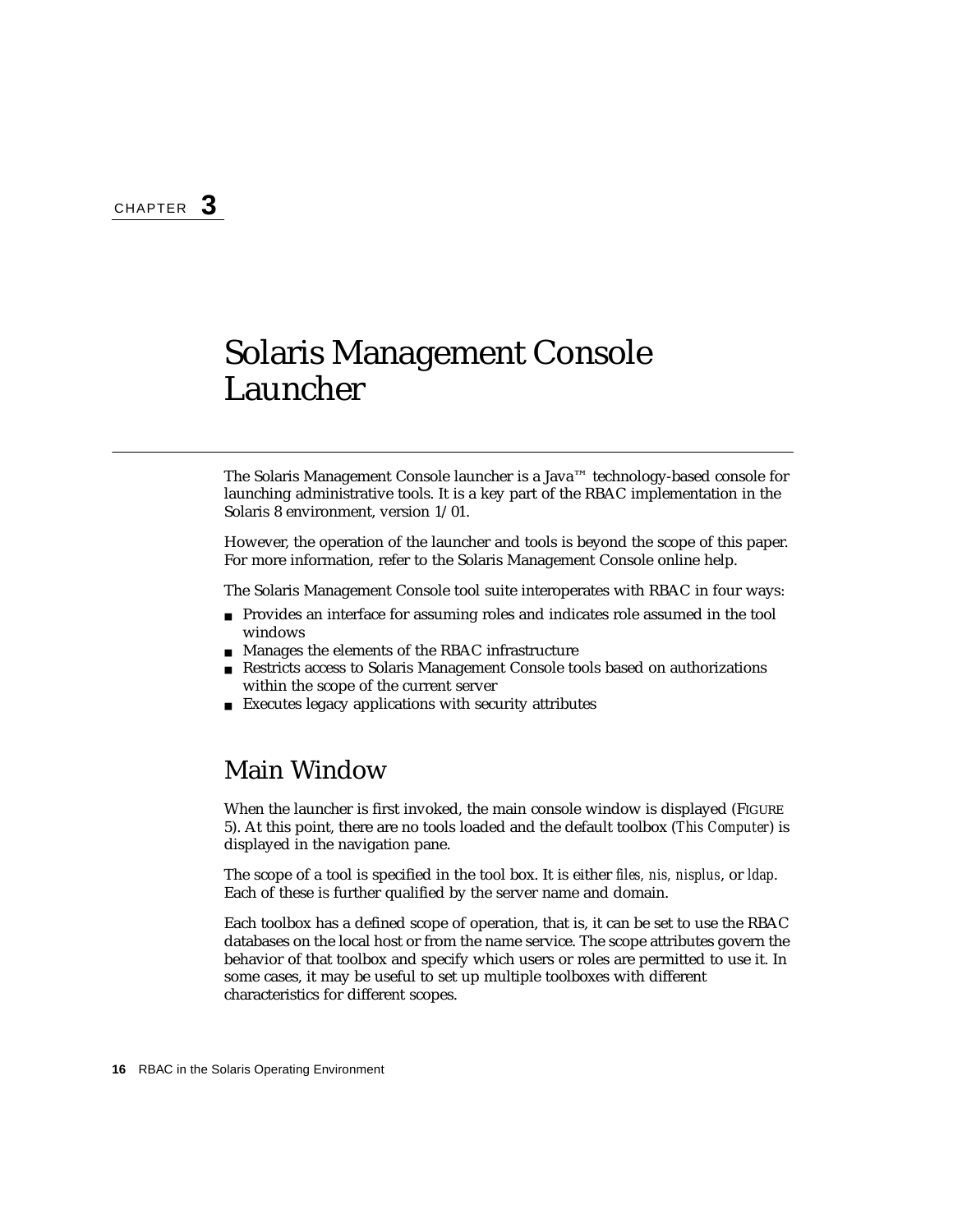

**FIGURE 5** Initial State of the Main Solaris Management Console Window

*This Computer* operates on a local scope. It includes the following categories (folders) and tools, by default:

- System Status: Processes, Log Viewer
- System Configuration: Users
- Services: Scheduled Jobs, Solaris Management Console Server
- Storage: Mounts and Shares, Disks
- Devices and Hardware: Serial Ports

The next step is to select the toolbox that contains the appropriate tools and scope of operation. This can be accomplished by choosing New Console or Open Toolbox from the Console menu to select a different set of tools. Otherwise, simply doubleclick the tool or collection within the *This Computer* toolbox. RBAC management is handled by tools in the User Collection (FIGURE 4).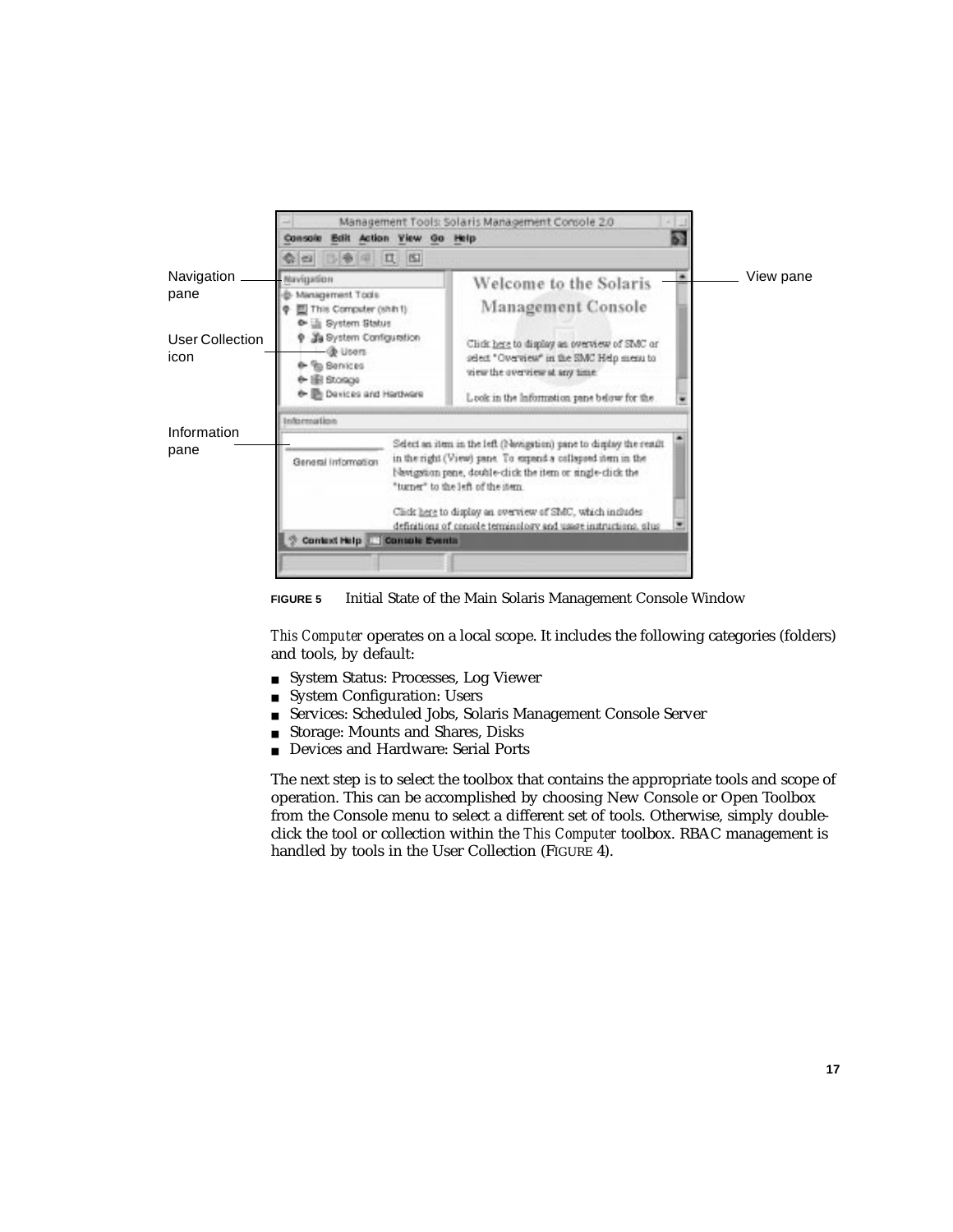# Assuming a Role through the Solaris Management Console Interface

Double-clicking a tool or collection displays a login dialog box for the user to be authenticated. If any roles are assigned to the user, a second login dialog box with a role option menu for assuming roles is displayed. The user should then assume the role with the capabilities appropriate to the tasks to be performed.

## Managing RBAC Elements

The RBAC elements are managed by the following tools in the Solaris Management Console User Tool collection (FIGURE 6):

- User Accounts tool
- Administrative Roles tool
- Rights tool

Double-clicking a tool icon launches the tool and displays the data icons for that tool in the view pane at the right of the window.



**FIGURE 6** Solaris Management Console User Collection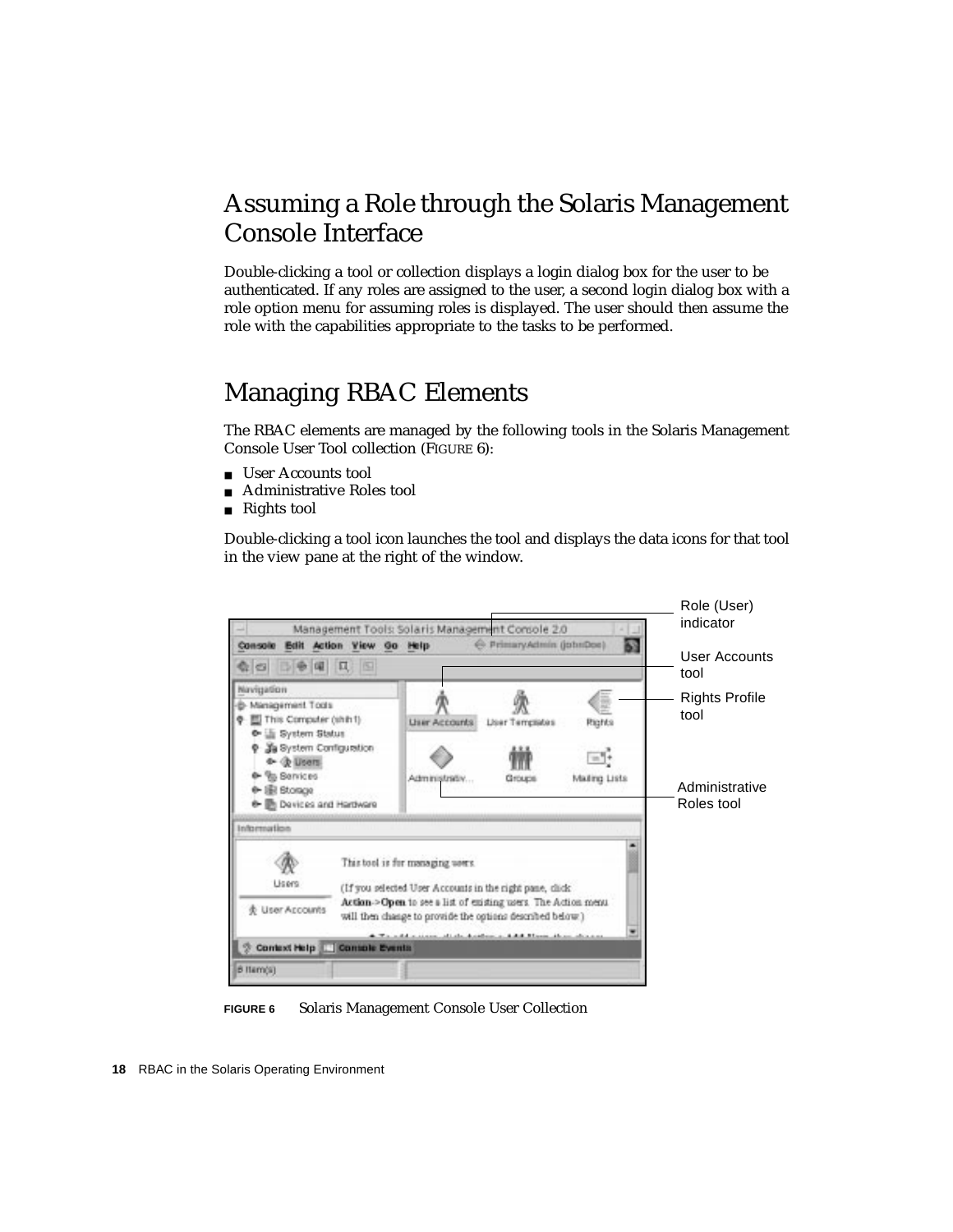### <span id="page-22-0"></span>User Accounts Tool

The User Accounts tool manages the rights profiles and roles assigned to a specific user (in addition to nonRBAC user data). Double-clicking a user icon displays the User Properties dialog box, for viewing or changing the current user's data. FIGURE 7 shows the User Properties dialog box with the Rights tab selected.

Rights profiles in the Available column on the left can be assigned to the current user; rights profiles in the Granted column on the right are already assigned to the user. The Add and Remove buttons are for switching rights profiles between columns. The Move Up and Move Down buttons change the order of the assigned rights profiles. As mentioned previously, the order of assignment determines which security attributes assigned to a duplicated command will take precedence.

The Roles tab operates in similar fashion for viewing or changing the roles assigned to the user.



**FIGURE 7** Assigning Rights Profiles in the User Properties Dialog Box

#### Administrative Roles Tool

The Administrative Roles tool is for defining a role and assigning users to the role. The properties dialog box for the Administrative Roles tool is similar to the User Tool version except for these minor differences: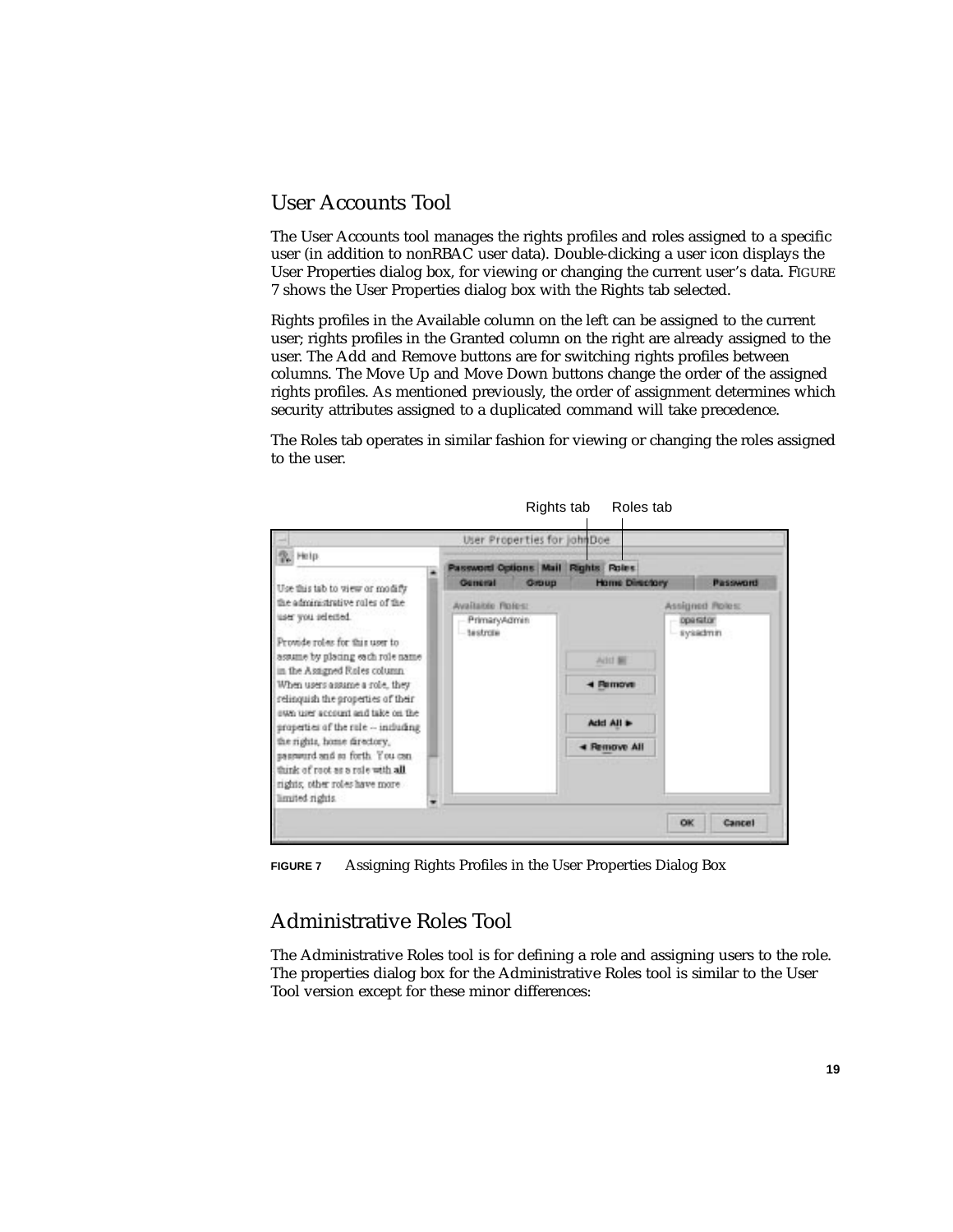- The Password Options, Mail, and Roles tabs in the User Tool are not available in the Roles Tool, because they are not applicable to roles.
- The Users tab in the Roles Tool provides a convenient means of assigning the role to users.
- The General tab for roles properties permits a profile shell (referred to as role shell in the GUI) to be selected for the role (FIGURE 8).

|                                                                                                                                       | Role Properties for sysadmin           |                                                                    |         |                          |
|---------------------------------------------------------------------------------------------------------------------------------------|----------------------------------------|--------------------------------------------------------------------|---------|--------------------------|
| 製 Help.                                                                                                                               |                                        | General Password Users Group Home Directory Rights                 |         |                          |
| Choose the role's login shell<br>(Administrator's Bourne,<br>Administrator's C, or                                                    | <b>Florie Name:</b><br>Full Role Name: | sysadmin                                                           |         |                          |
| Administrator's Korn shell). This<br>is the mell that will run when a<br>user logs into a terminal or<br>consale window and assumes a | Role ID:                               | 100<br>Performs non-security                                       |         |                          |
| role in that window.<br>These are similar to the more                                                                                 | Description:<br>Pole Shell:            | admin tasks<br>Administrator's Bourne                              |         |                          |
| general Buurne, C, and Korn.<br>shalls Housease thank                                                                                 |                                        | Administrator's Bourne<br>Administrator's C<br>Administrator's Rom | Cancell | Profile Shell<br>options |

**FIGURE 8** Administrative Roles Tool Properties Dialog Box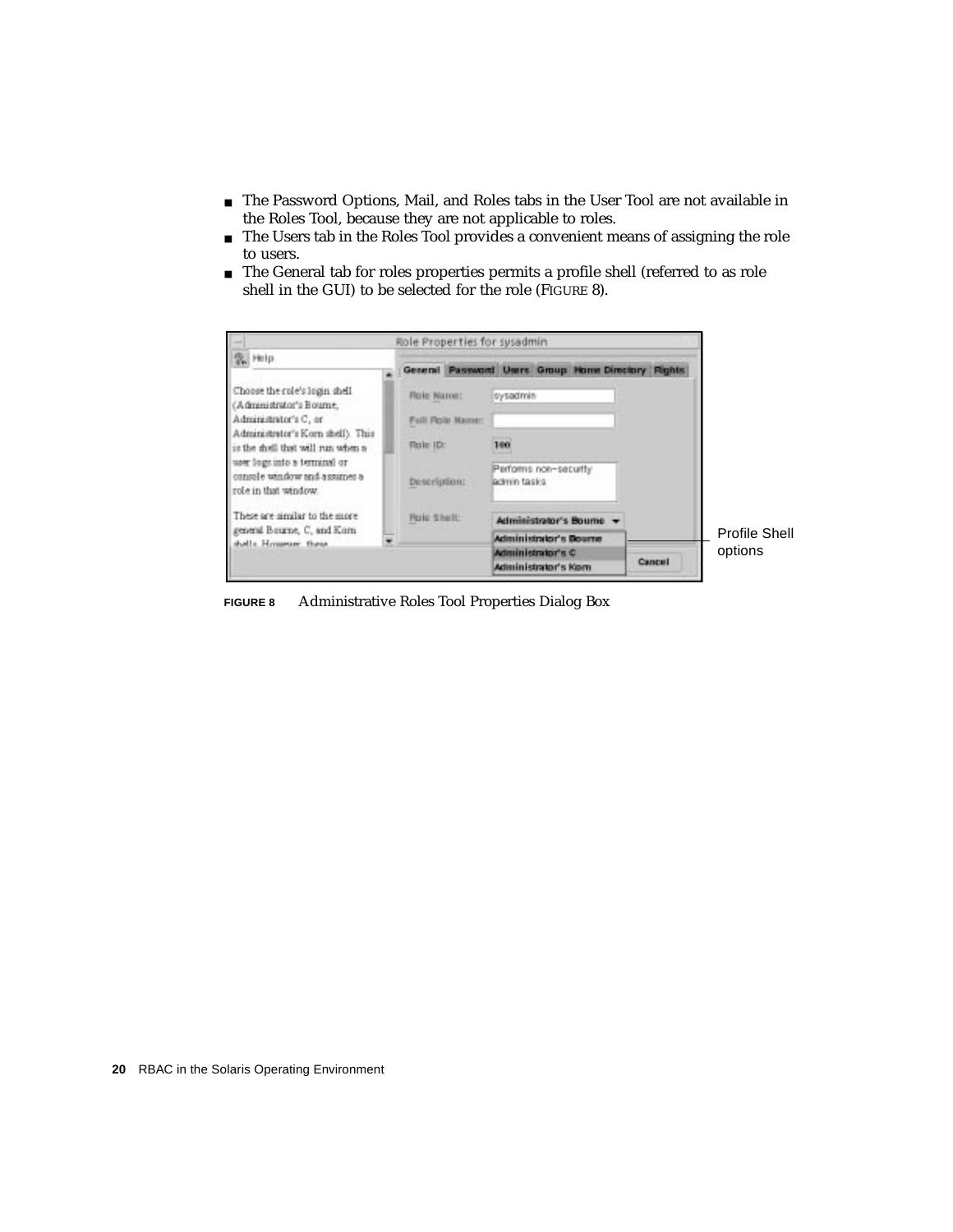### Rights Profile Tool

The Rights Profile tool is for building or modifying rights profiles, using commands with security attributes, authorizations, and supplementary rights profiles. FIGURE 9 shows how authorizations are assigned. Note that the authorizations are grouped to indicate their hierarchy.

|                                                                                                      | Right Properties: File System Management                                                                                                                                                                                                                            |                                                        |                                                                                                                                                                                   |
|------------------------------------------------------------------------------------------------------|---------------------------------------------------------------------------------------------------------------------------------------------------------------------------------------------------------------------------------------------------------------------|--------------------------------------------------------|-----------------------------------------------------------------------------------------------------------------------------------------------------------------------------------|
| <b>B.</b> Help<br>All. Solaris Authorizations includes<br>every authorization defined in<br>Solaris. | General Commands Authorizations Supplementary Rights<br>Authertzations<br>Excluded:<br>* All Bolaris Authoriz *<br>Grant All Bolari<br>Audit Managerf<br>Configure A<br>Read Audit<br>Computer Systi<br>- View Compil<br>- Manage Cor-<br><b>A. Doules Allowell</b> | Add ><br><b>W</b> Permony<br>Add All ><br>▲ Remove All | Authorizations<br><b>Hoc fuelked:</b><br>@ All Solarts Authorizati<br><b>@ Disk Manager</b><br>View Disks<br>Manage Disics<br>Mounts and Share<br>View Mounts at<br>Mount and Sha |
|                                                                                                      | $\blacksquare$                                                                                                                                                                                                                                                      | View Arc  Names                                        | $\bullet$<br>٠<br>· Descriptions<br>Cancel<br>OK                                                                                                                                  |



Assignments of commands with security attributes are made in the Commands tab of the Rights tool. To add security attributes to a command, move the command to the Commands Permitted column, select it, and click the Set Security Attributes button at the bottom of the column. This displays a dialog box for choosing administrative user or group, and real or effective ID.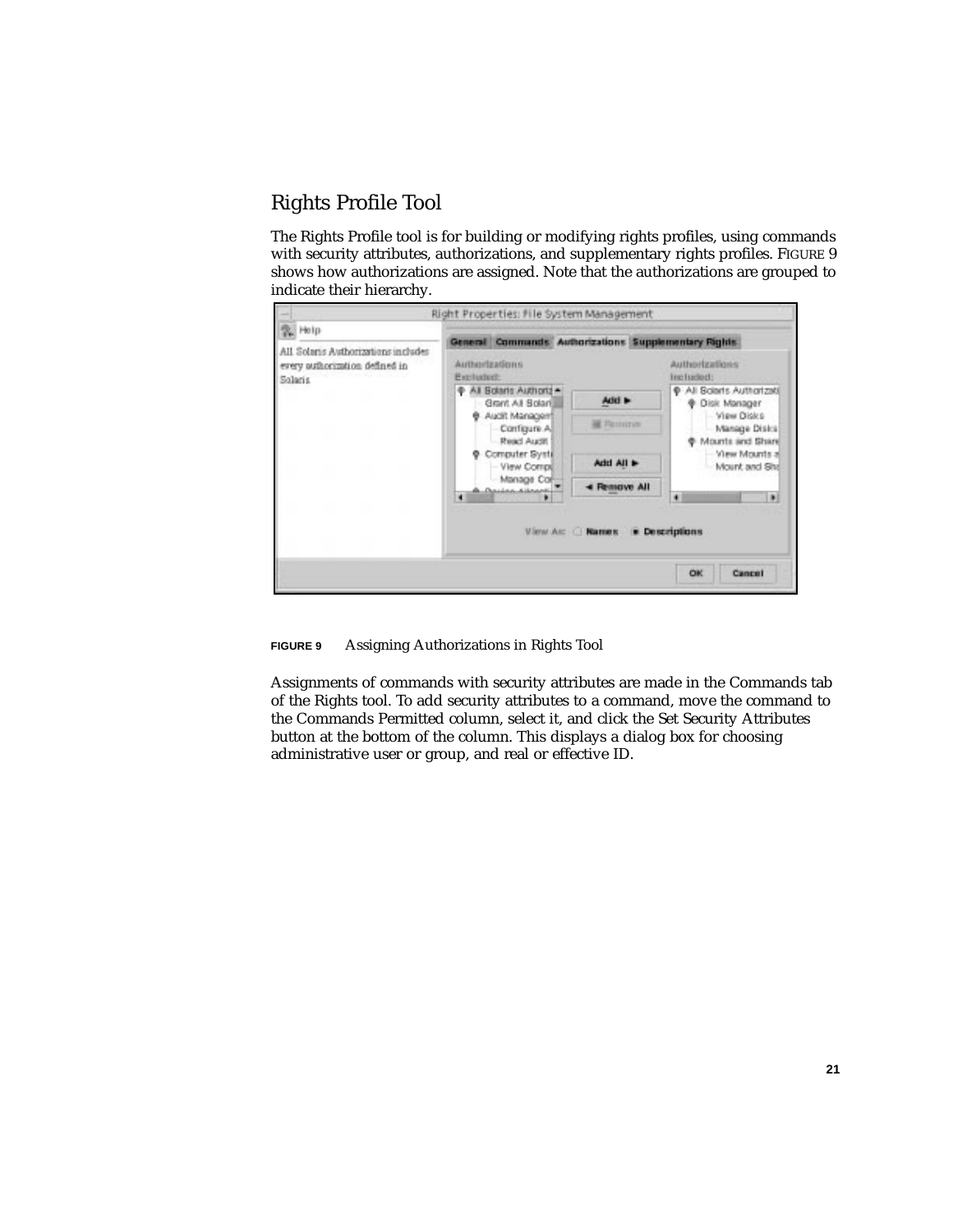# How Authorizations Restrict Solaris Management Console Operations

A site can use authorizations to control which roles can perform which tasks. TABLE 8 shows examples of how authorizations are required for specific operations.

| Tool                        | <b>Dialog Box</b>        | <b>Task (Required Authorizations)</b>                                                                                                                                                                                                                                                                             |
|-----------------------------|--------------------------|-------------------------------------------------------------------------------------------------------------------------------------------------------------------------------------------------------------------------------------------------------------------------------------------------------------------|
| User                        | Properties               | View users (solaris.admin.usermgr.read)<br>Edit users (solaris.admin.usermgr.write)<br>Assign rights (solaris.admin.profmgr.assign)<br>Delegate rights (solaris.profmgr.delegate)<br>Assign roles (solaris.role.assign)<br>Delegate roles (solaris.role.delegate)<br>Change password (solaris.admin.usermgr.pswd) |
| <b>Administrative Roles</b> | <b>Properties</b>        | View roles(solaris.admin.usermgr.read)<br>Edit roles (solaris.role.write)<br>Assign roles (solaris.role.assign)<br>Delegate roles (solaris.role.delegate)<br>Delegate rights (solaris.profmgr.delegate)                                                                                                           |
| <b>Administrative Roles</b> | Add Role Wizard          | Edit roles (solaris.role.write)<br>Assign roles (solaris.role.assign)                                                                                                                                                                                                                                             |
| <b>Administrative Roles</b> | Assign Role              | Assign roles (solaris.role.assign)<br>Delegate roles (solaris.role.delegate)                                                                                                                                                                                                                                      |
| Right                       | <b>Rights Properties</b> | View rights (solaris.admin.profmgr.read)<br>Edit Rights (solaris.admin.profmgr.write)<br>Delegate rights (solaris.profmgr.delegate)                                                                                                                                                                               |
| Rights                      | Add Right                | Edit rights (solaris.profmgr.write)                                                                                                                                                                                                                                                                               |

#### **TABLE 8**

### Securing Legacy Applications

In addition to the default Solaris Management Console toolboxes, other tools and toolboxes can be made available to users. Custom tools can be JavaBeans™ applications that have been developed specifically for the Solaris Management Console launcher, other Java™ applications, or legacy applications. (The term *legacy application* refers to Solaris and Trusted Solaris applications that are not written specifically for the Solaris Management Console launcher.)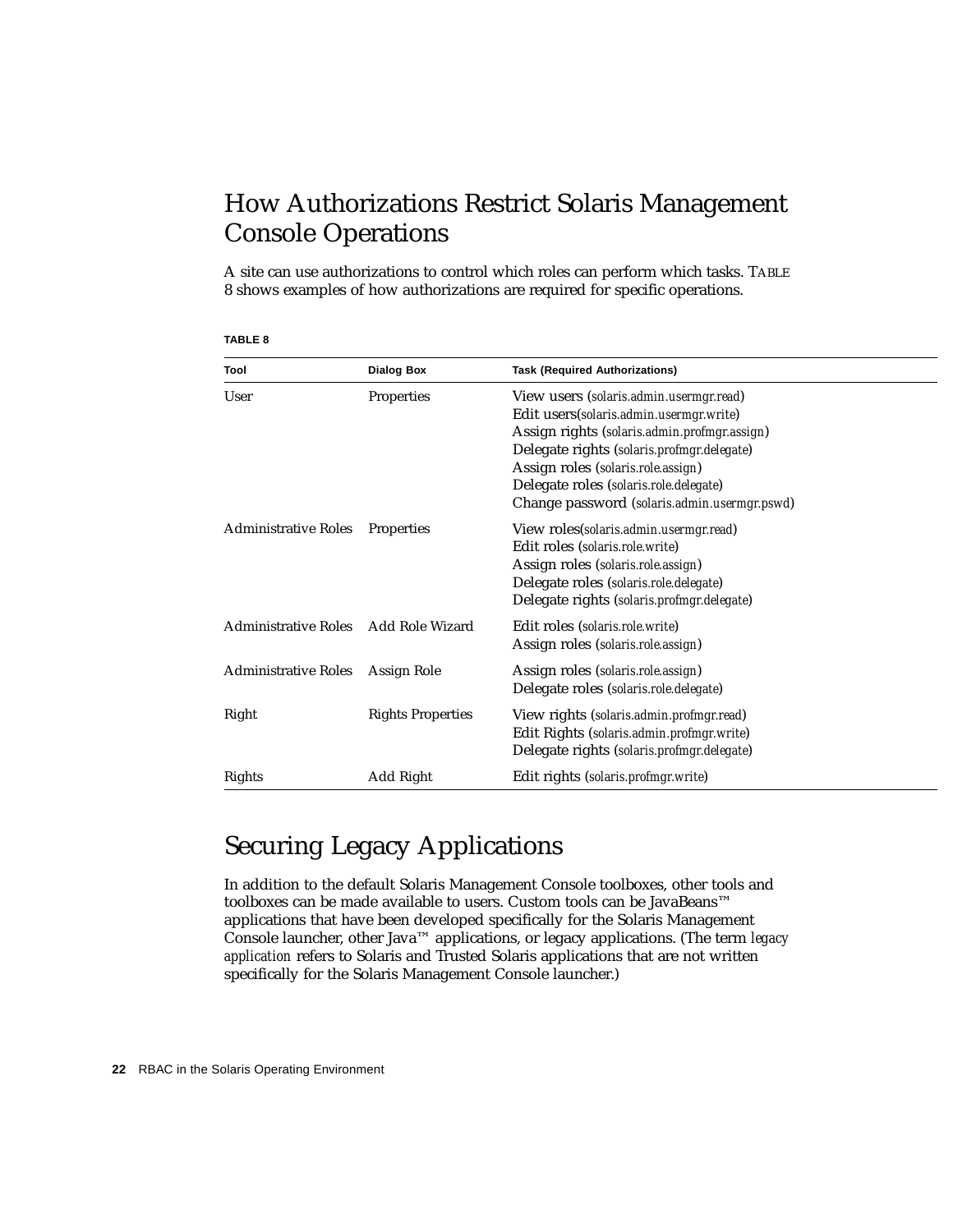Sites are free to add their own Java and legacy applications to be accessed through the launcher. These applications can be restricted to specific roles. The Solaris Management Console interface automatically sets up X11 tools with the proper environment for remote display. Command-line applications can be started from the Solaris Management Console window. An additional terminal window is started for them automatically.

.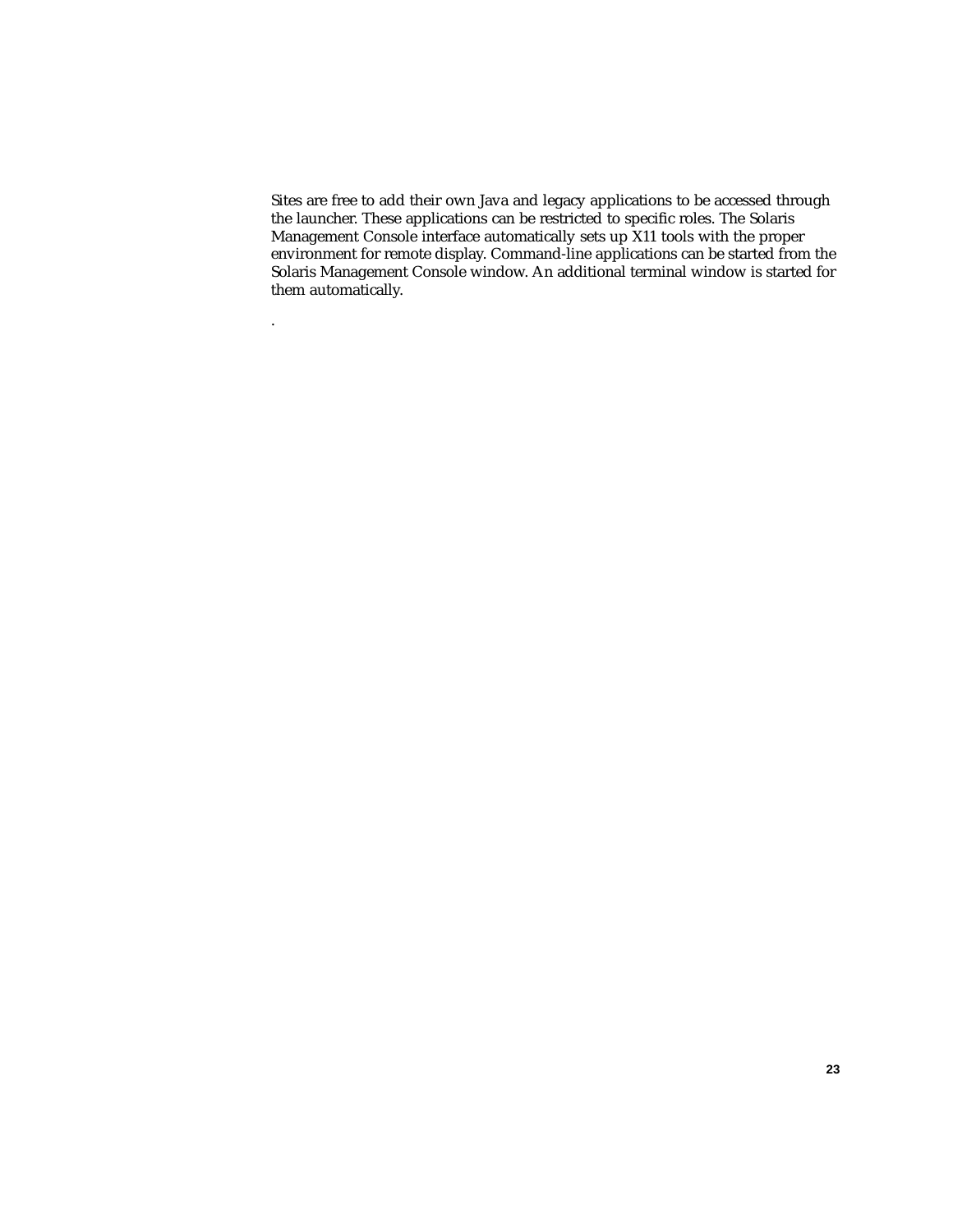#### CHAPTER **4**

# Trusted Solaris RBAC Implementation

Sun's Trusted Solaris 8 Operating Environment is designed for deployments requiring enhanced security and policy enforcement. It uses the same model and databases to implement RBAC as the Solaris 8 environment. As mentioned earlier, the attributes in the databases are extensible; Trusted Solaris simply adds other key/ value pairs. And the Trusted Solaris implementation has these additional features:

- CDE actions can have security attributes assigned and can be packaged in rights profiles.
- Two additional security attributes, *privileges* and *sensitivity labels*, can be assigned to commands and CDE actions.

A *privilege* is a discrete right granted to a process to perform an operation that would otherwise be prohibited by the Trusted Solaris environment. It is similar to an authorization but is assigned to processes rather than roles or users. Privileges can be passed from parent processes to the child processes they execute.

The file\_dac\_read privilege provides a good example of how privileges work. Processes cannot normally open data files unless they have the proper file permission. In the Trusted Solaris environment, the file\_dac\_read privilege gives a process the ability to override the UNIX file permissions for reading a file.

A *sensitivity label* is a tag applied to processes and files as part of mandatory access control. With mandatory access control, all users operate at a sensitivity label proportional to a level of trust, and all resources (files) are assigned sensitivity labels according to the degree to which specific classes of uses are permitted to see or modify them. The Trusted Solaris environment ensures that no process with an insufficient sensitivity label can access a file with higher sensitivity (at least not without an overriding authorization or privilege). Furthermore, no process can write a file at a lower sensitivity than the process's sensitivity label; this protects sensitive information from being downgraded.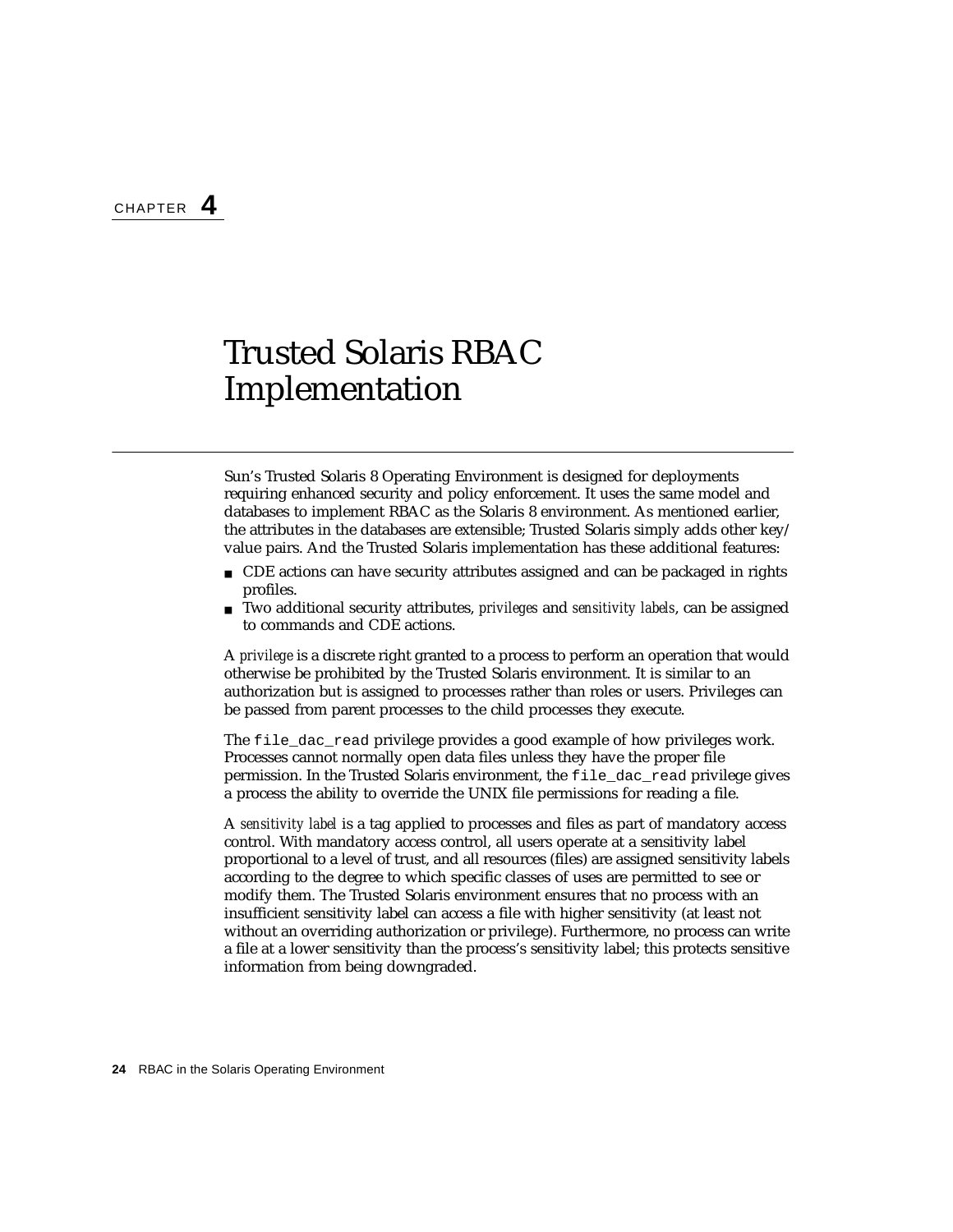FIGURE 10 compares the dialog boxes that apply security attributes in the Rights tool in both the Trusted Solaris and Solaris environments.

|                                                                                                                                                                       | Set Security Attributes |     |                                    |                                        |
|-----------------------------------------------------------------------------------------------------------------------------------------------------------------------|-------------------------|-----|------------------------------------|----------------------------------------|
| o Help                                                                                                                                                                |                         |     |                                    |                                        |
| Use this dialog box to change real<br>or effective user or group IDs for<br>the command or whole directory<br>of commands shown in the<br>Command or Directory field. | Ownership<br>User:      |     | Command or Directory, atolecial of | <b>finctive</b><br><b>Real</b>         |
| You can type in a user or group,<br>or select from the user or group.<br>list.                                                                                        | Group:                  | sys |                                    | <b><i><u>Philodive</u></i></b><br>Peal |
|                                                                                                                                                                       |                         |     |                                    | Close                                  |

Solaris Set Security Attributes dialog box



|                                                                                                                              | <b>CONFIDENTIAL!</b><br>et Socurity Attributes |                                   |
|------------------------------------------------------------------------------------------------------------------------------|------------------------------------------------|-----------------------------------|
| 2. Help<br>The action or commond or<br>directory of commands you<br>highlighted in the Pormitted<br>column of the Actions or | Command or Directory: Honda dir<br>Ownership   |                                   |
| Commands delog digitys in this<br>dislog box.                                                                                | Uter:                                          | <b>Effective</b><br>Real          |
| Specify optional security attributes<br>that apply to the displayed action<br>or the command or directory of<br>commands.    | Oroup:                                         | <b>Effective</b><br><b>Real</b>   |
| Click Apply to apply the current<br>settings.                                                                                | <b>Extended Attributes</b>                     |                                   |
| Click Reset to return to the                                                                                                 | Labelli                                        | Edit                              |
| presious settings.                                                                                                           | Clearance:                                     | Edit                              |
| See the man pages for individual<br>commands for the security<br>attributes needed by the commond                            | Privileges:                                    | Edit                              |
|                                                                                                                              |                                                | Clique<br><b>Please!</b><br>Apply |

**FIGURE 10** Comparison of Solaris and Trusted Solaris Security Attributes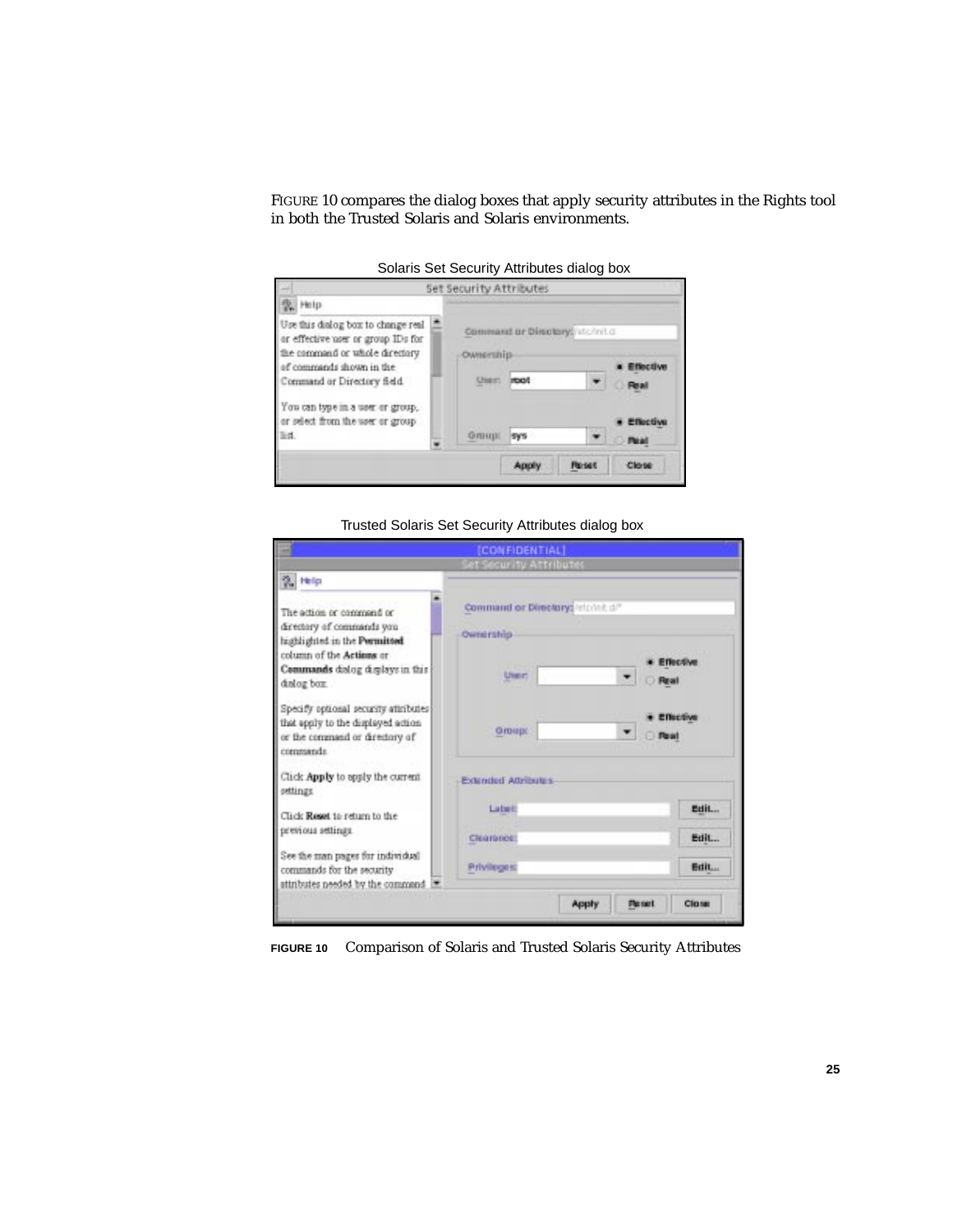FIGURE 11 shows all RBAC elements available in the Trusted Solaris environment; those RBAC elements unique to the Trusted Solaris Environment appear in shaded boxes.



**FIGURE 11** Trusted Solaris RBAC Element Assignments

The Solaris Management Console interface and the five RBAC databases (user\_attr, auth\_attr, prof\_attr, exec\_attr, and policy.conf) are used in the Trusted Solaris environment and are fully compatible with the Solaris environment. If a system running either the Trusted Solaris or Solaris environment encounters unrecognized attributes (key-value pairs) in these databases, the attributes are simply ignored. It is thus possible to administer hosts in one environment from a server in the other environment.

For more information on the Trusted Solaris environment, see the "Trusted Solaris 8 Operating Environment" white paper at www.sun.com/software/ whitepapers.html#security.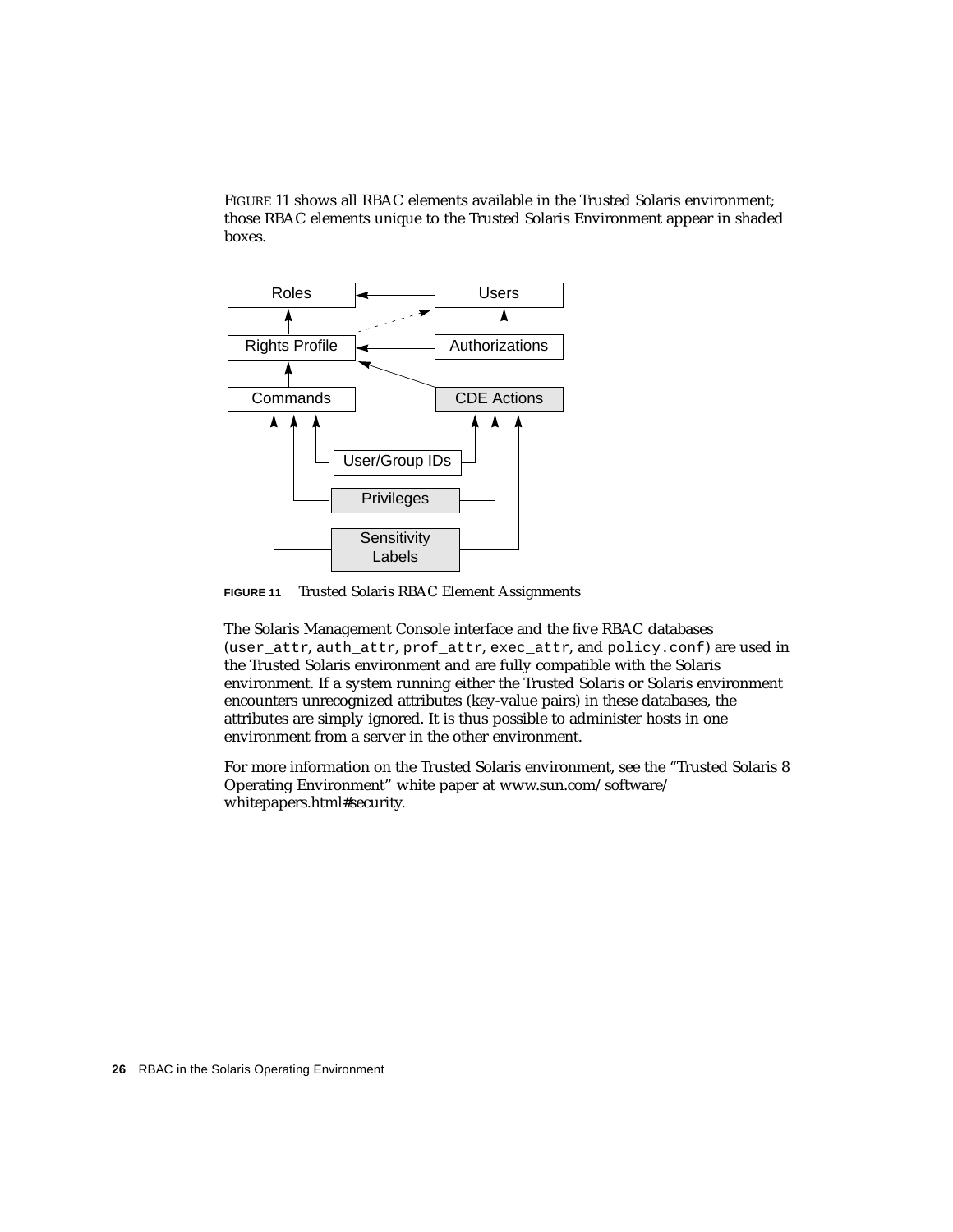# Appendix 1--RBAC Example **Instructions**

This appendix contains four procedures useful for configuring RBAC:

- *[Starting the Solaris Management Console Tools](#page-30-0)*
- *[Installing a Role](#page-31-0)*
- *[Creating a New Rights Profile](#page-33-0)*
- *[Adding a Rights Profile to a Role](#page-35-0)*

### <span id="page-30-0"></span>Starting the Solaris Management Console Tools

This section demonstrates how to run the User Tool collection.

**1. Start the launcher from the command line by typing smc& or by clicking the Solaris Management Console icon in the Tools subpanel in the CDE front panel.**

The main window is displayed. No tools will be available until a toolbox has been loaded, and the user has been authenticated.

If this is the first time using the Solaris Management Console program, click in the view pane for the online help overview. The online help provides contextsensitive help for both individual fields and general help topics.

#### **2. Navigate to the toolbox that covers the scope in which the change is to be made.**

If the system is new, the only toolbox available is the one that covers the local server (*This Computer*). Otherwise, one of the toolboxes for the other scope may be selected. Toolboxes are defined using the toolbox editor.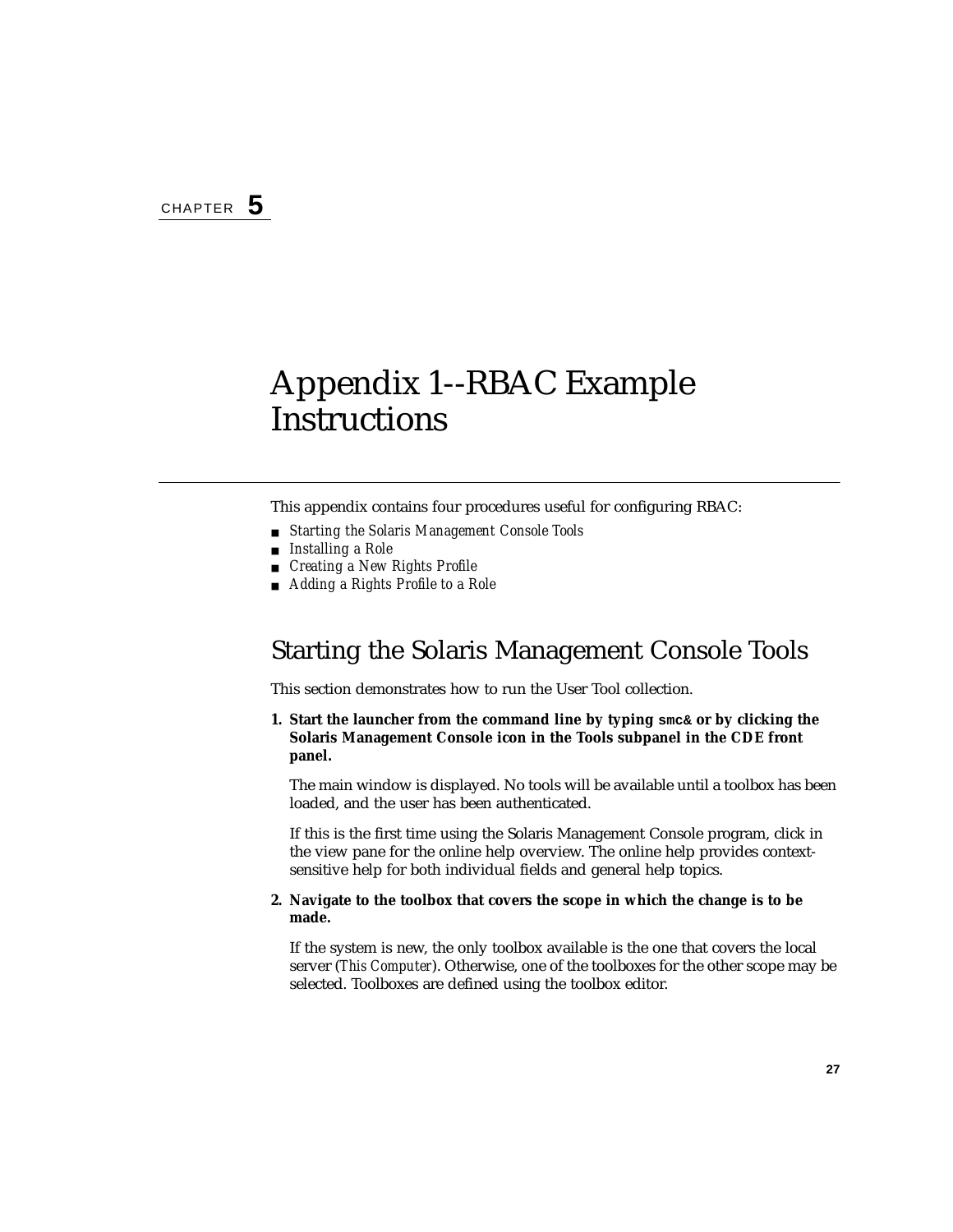#### **3. Click on the toolbox icon and System Configuration folder to open them, and then click on the User collection icon.**

The authentication dialog box is displayed. It is required prior to the initial loading of all SMC tools and tool collections.

#### **4. Provide authentication and click the OK button.**

To make changes when the roles are not yet installed, enter root and the root password. Root can run all the tools.

If no roles are assigned to you, enter your name and password to get access to those tools permitted for normal users.

If any roles are assigned to your account, select a role (or no role) and click Login with Role or Login without Role (FIGURE 12), and authenticate yourself in the dialog box that is displayed.

|                                   |   | Log In: Role Name         |                          |                  |
|-----------------------------------|---|---------------------------|--------------------------|------------------|
| Help.                             |   |                           |                          |                  |
| Role Login                        |   | SMC Servin:               | shih 1:898               |                  |
| You have one or more              |   | User Name:                | johnDoe                  |                  |
| administrative roles available to |   |                           |                          |                  |
| you.                              |   | Role Warner               | sysadmin                 |                  |
| 1. Select a role name from the    |   | <b>Role Passworth</b>     | sysadmin                 | Role option menu |
| pulldown menu.                    |   |                           | operator<br>PrimaryAdmin |                  |
| 2. Enter the role password.       |   |                           |                          |                  |
| Click Login with Role.            |   |                           |                          |                  |
|                                   | ٠ |                           |                          |                  |
| Login with Role                   |   | <b>Login without Role</b> | Cancel                   |                  |

**FIGURE 12** Role Login Dialog with Role Option Menu Displayed

# <span id="page-31-0"></span>Installing a Role

This section explains how to install a role. If the Primary Administrator role (or a similarly powerful role that can create other roles) is installed, assume this role, as shown in Step 4 on the previous page; otherwise enter authentication for root.

**1. After the user collection has been loaded, double-click the Administrative Roles icon.**

The Administrative Roles icon (with the other user tools) is displayed in the view pane and also in the navigation pane (although it may be necessary to click the turner icon to the left of the Users icon to display the user tools).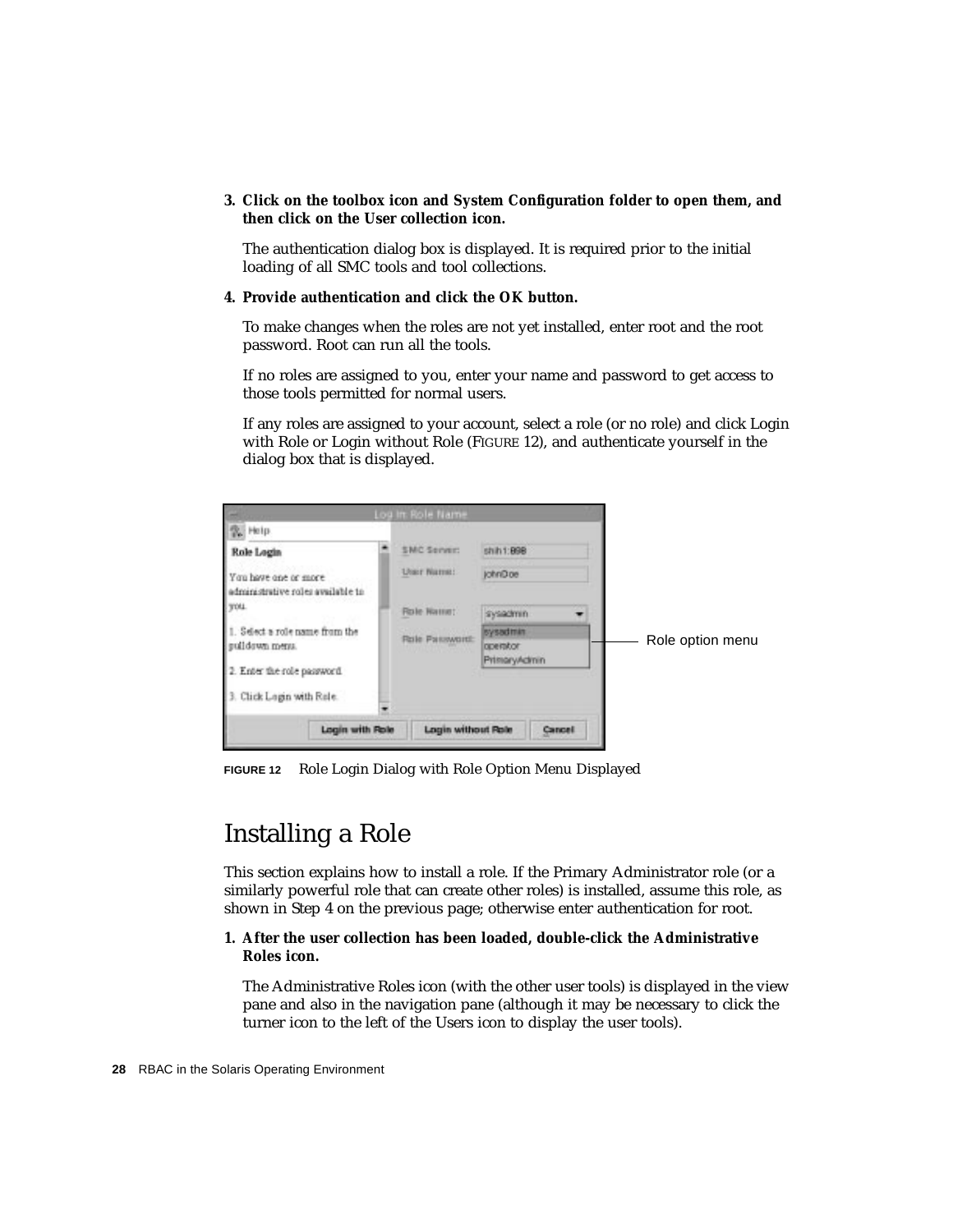**2. Select Add Administrative Role from the Actions menu.**

This starts the Add Administrative Role wizard, a series of dialog boxes requesting information necessary for configuring a role. The first dialog box is "Step 1: Enter a role name." See FIGURE 13 [on page 29.](#page-32-0)

**3. Enter the short version of the role name and the other identification information, and click Next.**

Click the mailing list button to create an alias of users who can assume this role.

**4. In the "Step 2: Enter a role password" dialog box, enter the password in the Role Password field and again in the Confirm Password field. Then click Next.**

Confirmation helps prevent a misspelled password from being saved.

|                                                                                                                                                                                                                                                                                                                                                                             | Add Administrative Role                                                                                                                                     |
|-----------------------------------------------------------------------------------------------------------------------------------------------------------------------------------------------------------------------------------------------------------------------------------------------------------------------------------------------------------------------------|-------------------------------------------------------------------------------------------------------------------------------------------------------------|
| U. Help.                                                                                                                                                                                                                                                                                                                                                                    | Step 1: Enter a role name.                                                                                                                                  |
| Use this wizard to create a new<br>administrative role.<br>A role is, in effect, a special user<br>account that has been granted<br>administrative nights.<br>Another administrator must grant<br>a user the sight to assume a role.<br>Once a user takes on a rule, the<br>user relinquishes his or her own<br>user identity and takes on the<br>properties, including the | <b>Paste Name:</b><br><b>Full Rane:</b><br>Description:<br>104回<br>Role ID Number:<br>Administrator's Bourne<br>Pole Shell:<br>- Create a role mailing list |
|                                                                                                                                                                                                                                                                                                                                                                             | <b>C</b> Bank<br>Norst 3-<br>Cancel                                                                                                                         |

<span id="page-32-0"></span>**FIGURE 13** Add Administrative Role Wizard

**5. In the "Step 3: Enter role rights" dialog box, select the rights profiles to be assigned to this role. Then click Next.**

This is done by double-clicking the desired rights profiles in the Available Rights column. The rights profiles in the Granted Rights columns are the ones that are assigned to this role. To configure the suggested roles, assign the rights profile of the same name to that role. All the necessary rights profile assignments have been prepackaged. For example,the Primary Administrator rights profile would be assigned to the Primary Administrator role.

- **6. In the "Step 4: Select a home directory" dialog box, specify the server and path for the home directory. Then click Next.**
- **7. In the "Step 5: Assign users to this role" dialog box, enter the login names for any users that are to be assigned to this role. Then click Next.**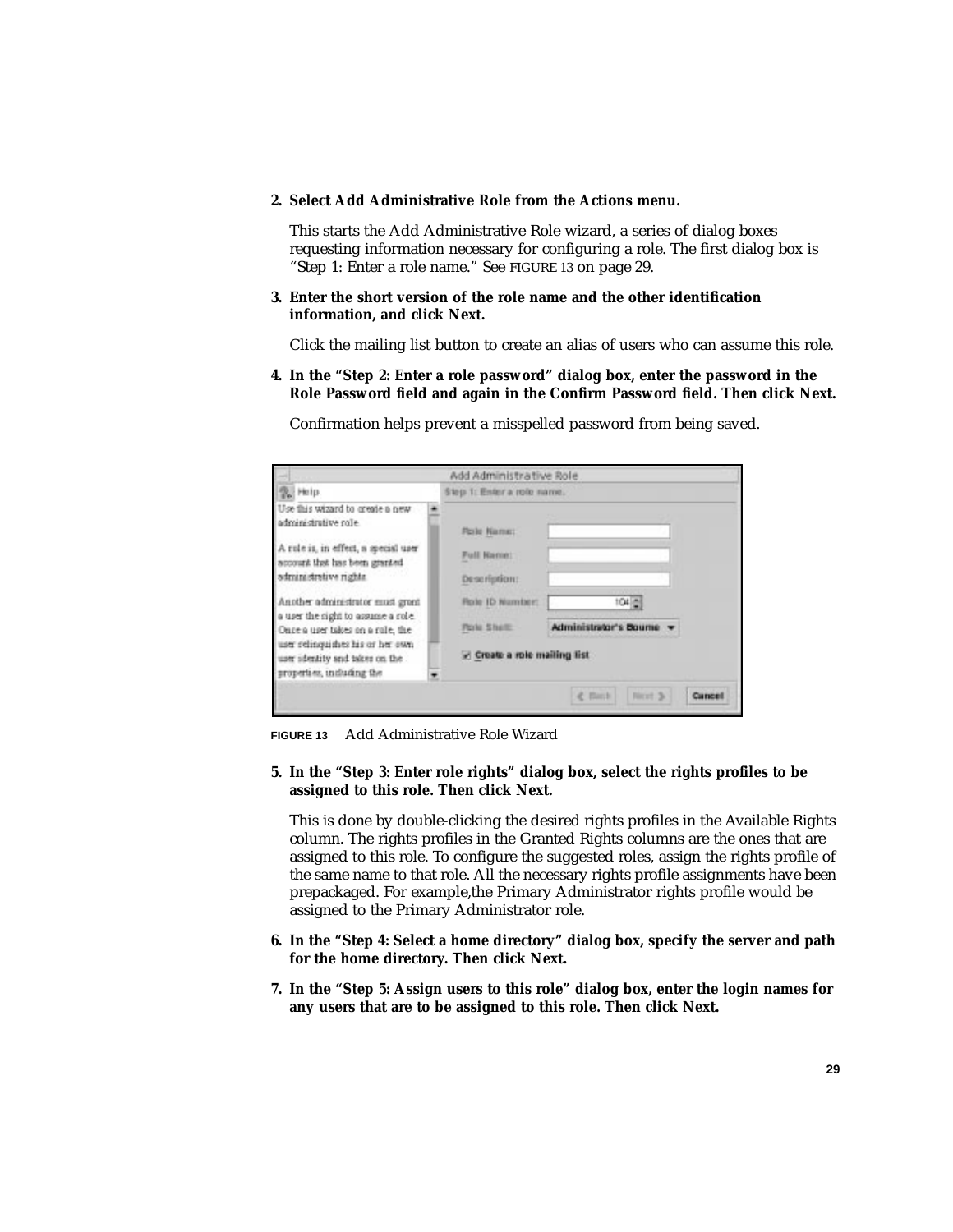Any users that are added must be defined in the same scope in which you are working.

If you selected the e-mail alias in the "Step 1: Enter a role name" dialog box, these users will receive e-mail addressed to the role.

**8. Check the information in the Review dialog box. Click the Finish button if the information is correct.**

If there is missing or incorrect information, click the Back button successively to display the dialog box where the incorrect information is displayed.

### <span id="page-33-0"></span>Creating a New Rights Profile

This section demonstrates how to create a new rights profile. In this example, a rights profile named Restart is created. It sets EUID=0 for all commands in the /etc/init.d directory. This rights profile would be useful for roles like Operator or System Administrator that need to start and stop daemons.

**1. Click the Rights tool icon to begin the process of creating a new rights profile.**

The Rights tool is loaded.

**2. Select Add Right from the Action menu.**

The Add Right dialog box is displayed, set to the General tab.

- **3. In the General tab, enter the name of the new profile "Restart," the Description "For running initialization and termination scripts for daemons in the /etc/init.d directory," and a help file name "Restart.html."**
- **4. Click the Commands tab.**

The command assignment fields are displayed. The Commands Denied column (on the left) permits directories and commands to be selected for the rights profile. The Commands Permitted column (on the right) is empty at this point, because it is a new rights profile. The control buttons between the columns are for assigning or removing commands or changing the order of assigned commands. The Add Directory button allows a new directory to be added to the left column.

**5. Click the Add Directory button, enter the name of the directory "/etc/init.d" in the resulting dialog box, and click the OK button in the dialog box.**

The /etc/init.d directory now appears in the left column.

**6. Select the** /etc/init.d **directory in the left column and click the Add button between the two columns.**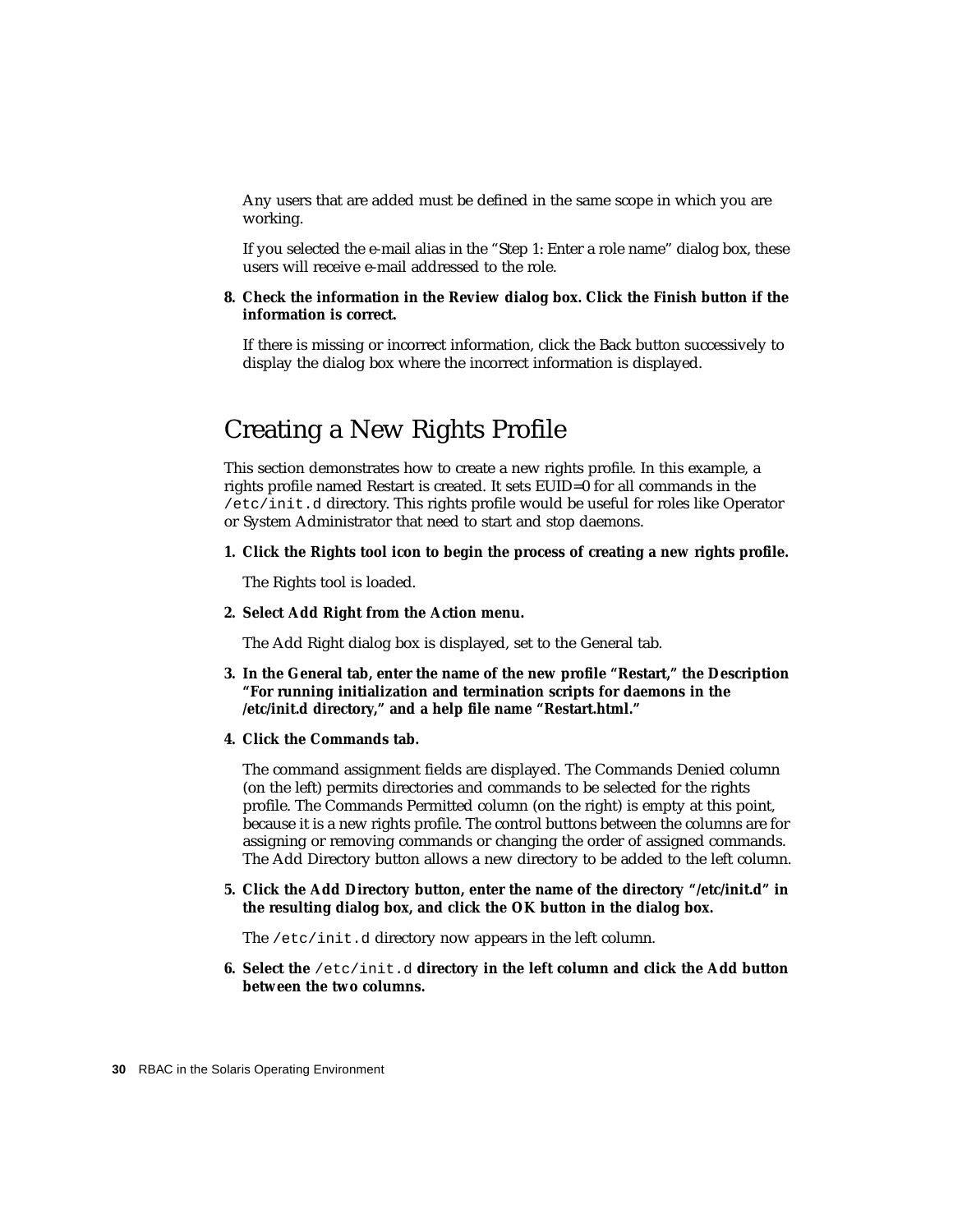The /etc/init.d directory and its contents are moved to the right column and thus are assigned to the new rights profile. This includes any future commands added to the directory.

**7. With the** /etc/init.d **directory selected, click the Set Security Attributes button at the bottom of the right column.**

The dialog box for setting UIDs and GIDs is displayed (FIGURE 14).

|                                                                                                                                                                                                                                                                                                                                                      | Right Properties: Restart                                           |                                                                                                          |
|------------------------------------------------------------------------------------------------------------------------------------------------------------------------------------------------------------------------------------------------------------------------------------------------------------------------------------------------------|---------------------------------------------------------------------|----------------------------------------------------------------------------------------------------------|
| 12 Help<br>After you select a command in<br>Comments Pennitted, diick Set<br>Security Attributes if you want to<br>begin choosing the concrete the com-                                                                                                                                                                                              | Commands<br>Deniest:<br><b>⊕</b> /usr/bin<br>acctrom                | General Commands Authorizations Supplementary Rights<br><b>Commands</b><br>Permitted:<br>e- /etc/init.d. |
| and gli                                                                                                                                                                                                                                                                                                                                              | Set Security Attributes                                             |                                                                                                          |
| match<br>for bill Use this dislog box to change real<br>$D$ of<br>or effective user or group IDs for<br>the command or whole directory<br>of commands shown in the<br>Command or Directory field.<br>You can type in a user or group,<br>or select from the user or group<br>list.<br>Effective user and group IDs are<br>used for access control to | Command or Directory: vectors of<br>Ownership<br>User: root<br>Omum | <b>Effective</b><br>Effective                                                                            |
|                                                                                                                                                                                                                                                                                                                                                      |                                                                     | Close<br>Apply<br>Reset                                                                                  |
|                                                                                                                                                                                                                                                                                                                                                      | Add Directory                                                       | Set Security Attributes                                                                                  |
|                                                                                                                                                                                                                                                                                                                                                      | Netc/Init.d                                                         | <b>Find</b>                                                                                              |

**FIGURE 14** Setting Security Attributes

**8. With the Effective button selected for User Ownership, enter 0 in the User field, click the Apply button, and then the Close button.**

The security attribute "EUID=0" is added to all commands in the /etc/init.d directory.

**9. Click OK at the bottom of the Add Right dialog box.**

The dialog box is closed and the Restart rights profile is now available in the Rights tool.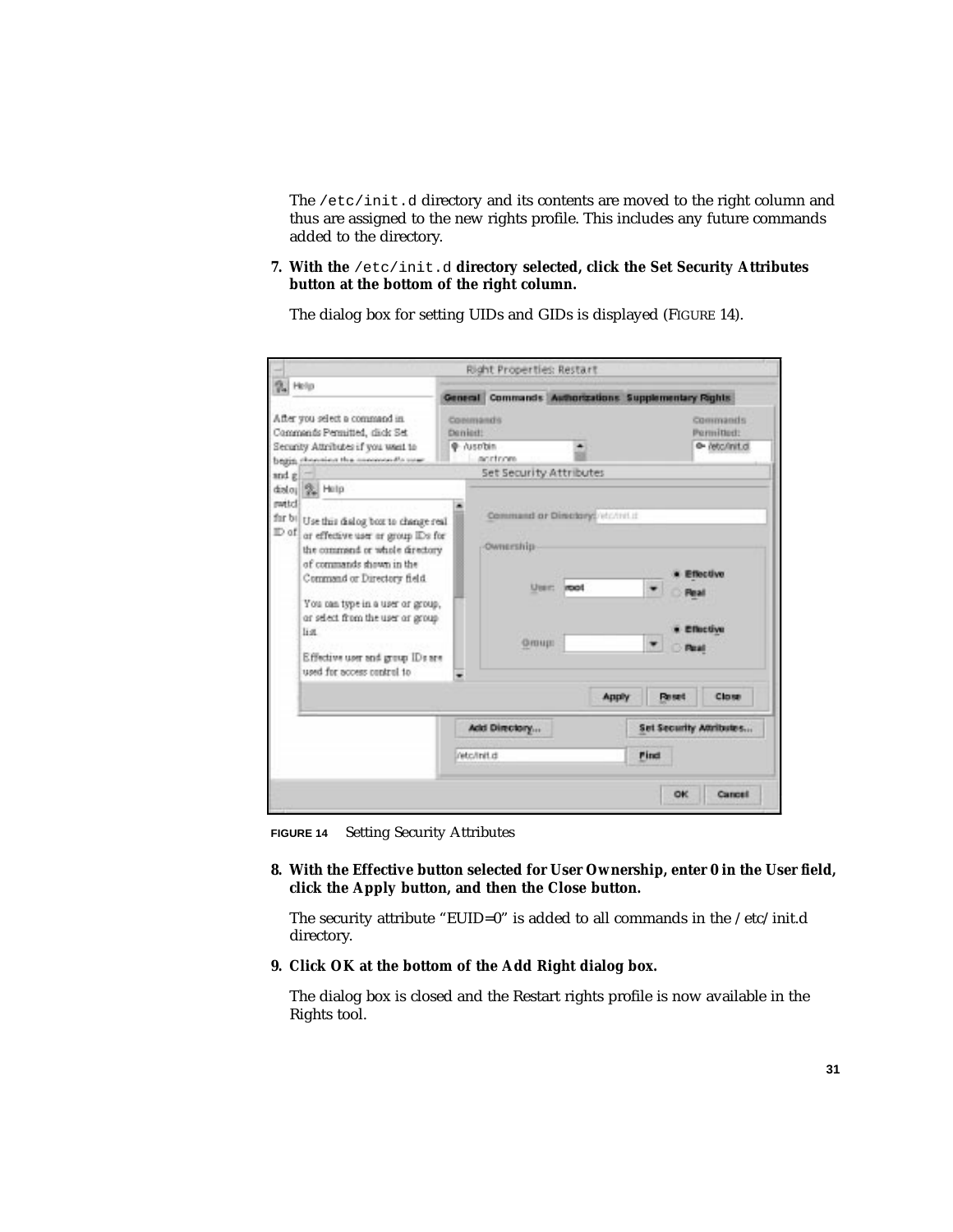## <span id="page-35-0"></span>Adding a Rights Profile to a Role

This section demonstrates how to add a rights profile to an existing role.

#### **1. Click the Administrative Roles icon in the navigation pane.**

The Roles tool is loaded. It displays the existing roles in the View pane.

#### **2. Double-click the Sysadmin role (or some other test role).**

The Roles Properties dialog for making changes to roles is displayed.

#### **3. Click the Rights tab in the dialog box.**

The rights selection fields for assigning rights are displayed.

#### **4. Find and double-click the Restart rights profile in the Available Rights column.**

The Restart rights profile is moved to the Granted Rights column, which assigns it to this role.

#### **5. Click OK in the Roles Properties dialog.**

The assignment is saved.

Thus, a new rights profile named Restart has been created, with all commands in the  $/etc/init.d$  directory set to EUID=0, and it has been assigned to an existing role.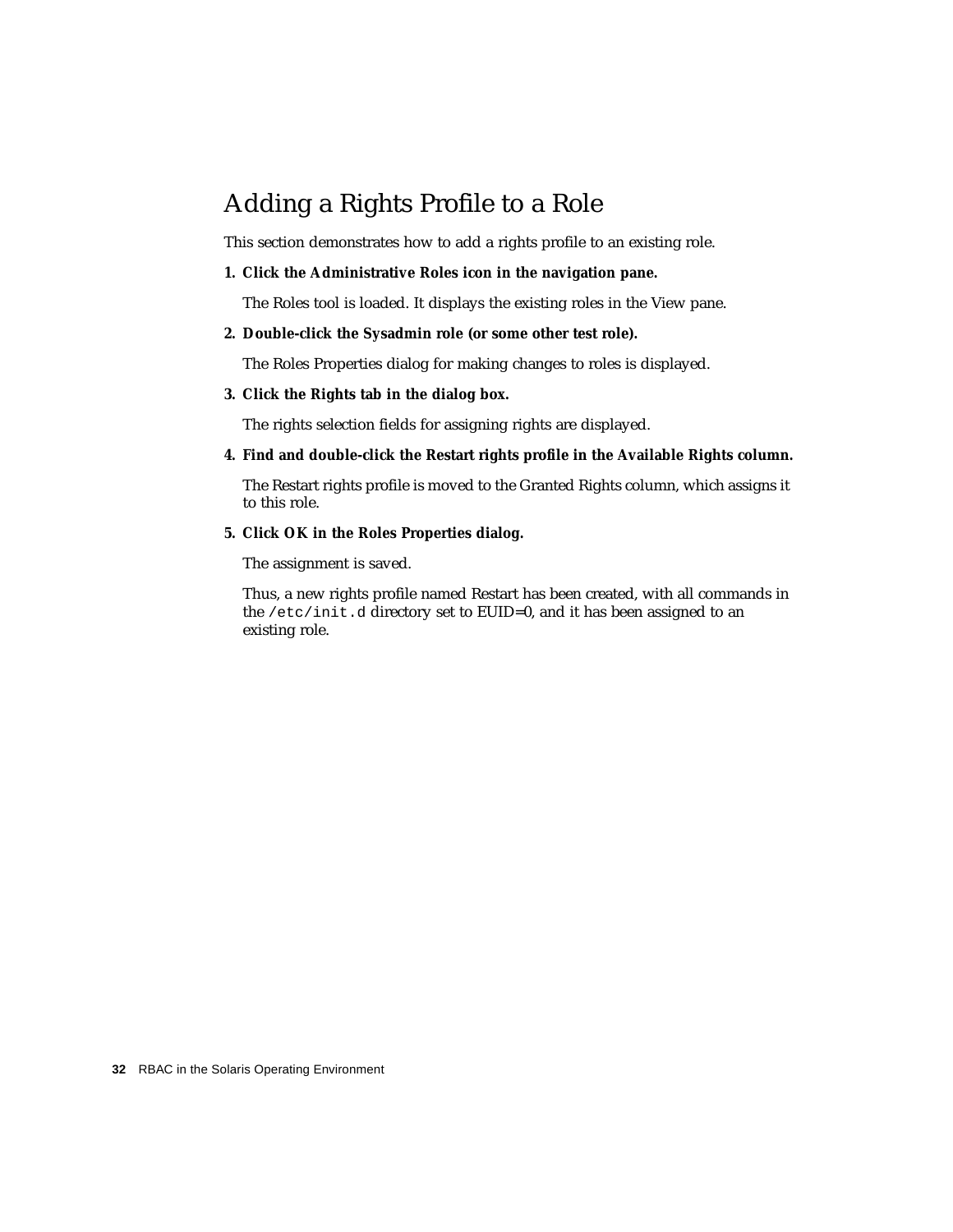CHAPTER  $6$ 

# <span id="page-36-0"></span>Appendix 2--Comparison of the RBAC Implementation with Sudo

There are some similarities between the sudo freeware package (offered by Todd Miller and Chris Jepeway) and the RBAC implementation.

The RBAC implementation uses roles in similar fashion to the sudo User\_alias. The User\_alias feature is used like conventional groups. Roles can have rights profiles, including authorizations and commands with security attributes, directly assigned to them. The roles require authentication prior to assumption.

Sudo uses Runas\_alias to assign UIDs and GIDs. These assignments include real and effective IDs together. The RBAC implementation uses a finer-grained approach, so that either effective or real IDs can be assigned. Assigning an effective ID rather than a real ID enables the real user to be attributed for auditing purposes.

Sudo uses the Host\_alias to provide host-specific controls. The RBAC implementation can provide host-specific controls by storing the RBAC databases on the local host, or an organization can use a name service to distribute the information.

The sudo Cmd\_alias is similar to rights profiles in that it is a way to group commands.

In summary, sudo and the RBAC implementation accomplish the same basic objectives. The RBAC implementation has a GUI, a finer granularity, and name service compatibility. Most importantly, sudo is freeware, but RBAC is supported by Sun.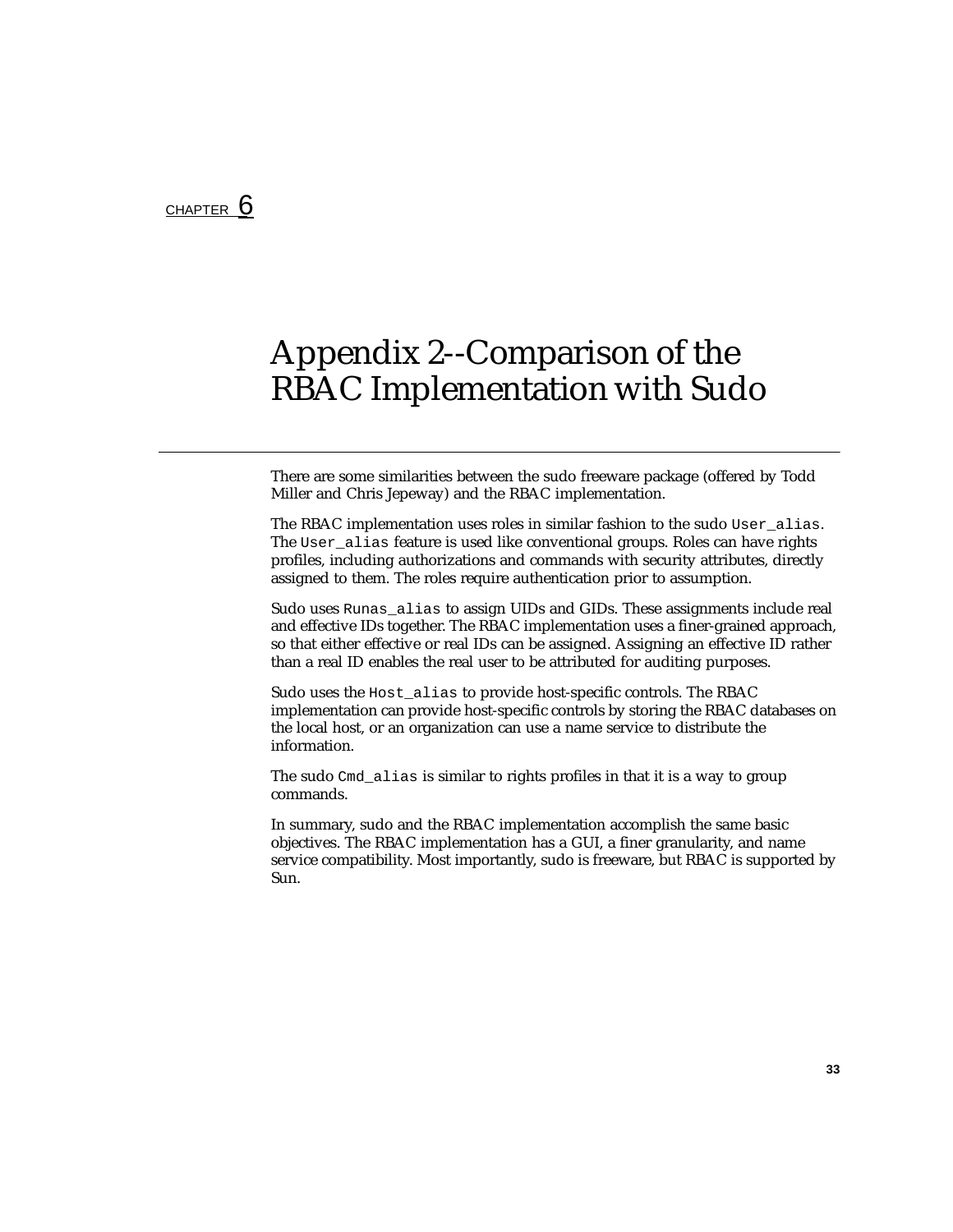### CHAPTER **7**

# Resources

Additional information about RBAC and the Solaris Operating Environment is available at www.sun.com. Specifically, these documents were consulted when writing this paper:

- "Solaris 8 System Administration Supplement," *Solaris 8 1/01 Update Collection,* Sun Microsystems, Inc., 2001, docs.sun.com.
- "System Administration Guide, Volume 2," *Solaris 8 System Administrator Collection*, Sun Microsystems, Inc., 2000, docs.sun.com.
- "Trusted Solaris Administration Overview," *Trusted Solaris 8 Answerbook,* Sun Microsystems, Inc., 2000, docs.sun.com.
- "Trusted Solaris 8 Operating Environment, A Technical Overview," Sun Microsystems, 2001, www.sun.com/software/whitepapers.html.

## Additional Resources

These publications were also consulted when writing this paper:

- Joshi, James; Ghafoor, Ari; Aref, Walid G.; and Spafford, Eugene H., "Digital Government Security Infrastructure Design Challenges," *Computer Magazine*, February, 2001.
- Faden, Glenn, *RBAC in UNIX Administration*, Proceedings of the fourth Association for Computing Machinery (ACM) workshop on role-based access control, Pages 95 - 10, Sun Microsystems, 1999, www.acm.org/pubs/citations/ proceedings/commsec/319171/p95-faden/.